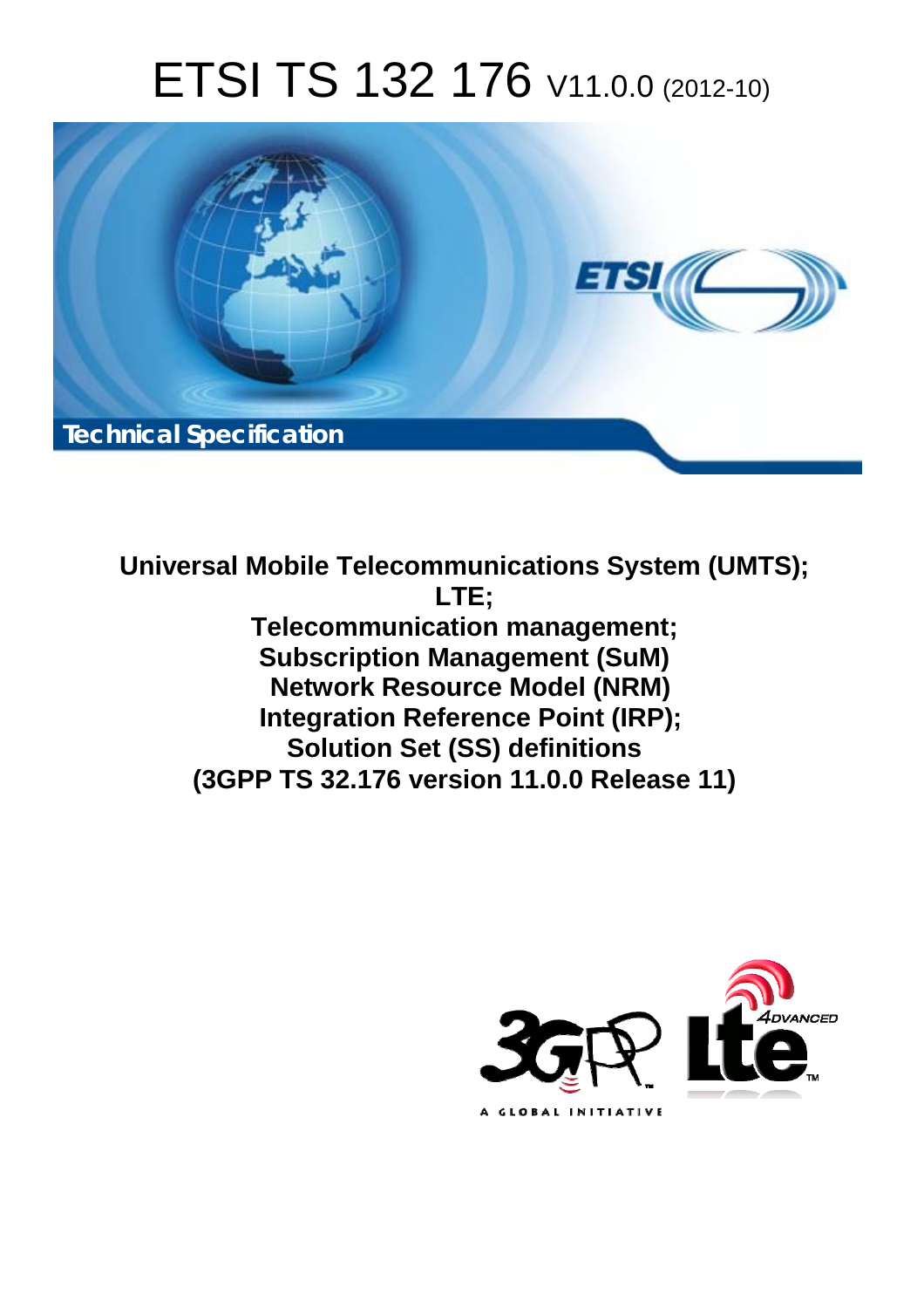Reference RTS/TSGS-0532176vb00

> Keywords LTE,UMTS

#### *ETSI*

#### 650 Route des Lucioles F-06921 Sophia Antipolis Cedex - FRANCE

Tel.: +33 4 92 94 42 00 Fax: +33 4 93 65 47 16

Siret N° 348 623 562 00017 - NAF 742 C Association à but non lucratif enregistrée à la Sous-Préfecture de Grasse (06) N° 7803/88

#### *Important notice*

Individual copies of the present document can be downloaded from: [http://www.etsi.org](http://www.etsi.org/)

The present document may be made available in more than one electronic version or in print. In any case of existing or perceived difference in contents between such versions, the reference version is the Portable Document Format (PDF). In case of dispute, the reference shall be the printing on ETSI printers of the PDF version kept on a specific network drive within ETSI Secretariat.

Users of the present document should be aware that the document may be subject to revision or change of status. Information on the current status of this and other ETSI documents is available at <http://portal.etsi.org/tb/status/status.asp>

If you find errors in the present document, please send your comment to one of the following services: [http://portal.etsi.org/chaircor/ETSI\\_support.asp](http://portal.etsi.org/chaircor/ETSI_support.asp)

#### *Copyright Notification*

No part may be reproduced except as authorized by written permission. The copyright and the foregoing restriction extend to reproduction in all media.

> © European Telecommunications Standards Institute 2012. All rights reserved.

DECT<sup>™</sup>, PLUGTESTS<sup>™</sup>, UMTS<sup>™</sup> and the ETSI logo are Trade Marks of ETSI registered for the benefit of its Members. **3GPP**TM and **LTE**™ are Trade Marks of ETSI registered for the benefit of its Members and of the 3GPP Organizational Partners.

**GSM**® and the GSM logo are Trade Marks registered and owned by the GSM Association.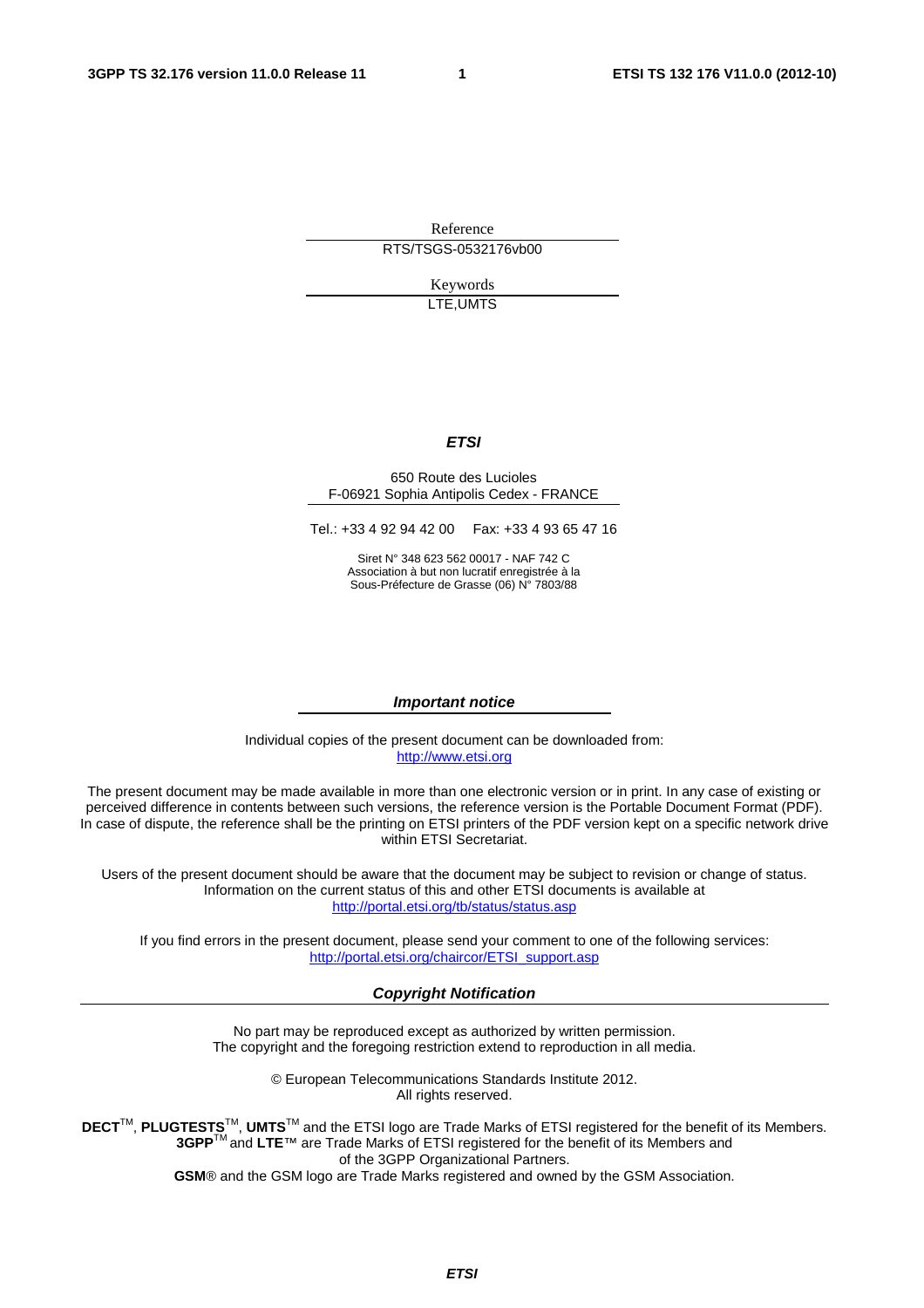# Intellectual Property Rights

IPRs essential or potentially essential to the present document may have been declared to ETSI. The information pertaining to these essential IPRs, if any, is publicly available for **ETSI members and non-members**, and can be found in ETSI SR 000 314: *"Intellectual Property Rights (IPRs); Essential, or potentially Essential, IPRs notified to ETSI in respect of ETSI standards"*, which is available from the ETSI Secretariat. Latest updates are available on the ETSI Web server ([http://ipr.etsi.org\)](http://webapp.etsi.org/IPR/home.asp).

Pursuant to the ETSI IPR Policy, no investigation, including IPR searches, has been carried out by ETSI. No guarantee can be given as to the existence of other IPRs not referenced in ETSI SR 000 314 (or the updates on the ETSI Web server) which are, or may be, or may become, essential to the present document.

#### Foreword

This Technical Specification (TS) has been produced by ETSI 3rd Generation Partnership Project (3GPP).

The present document may refer to technical specifications or reports using their 3GPP identities, UMTS identities or GSM identities. These should be interpreted as being references to the corresponding ETSI deliverables.

The cross reference between GSM, UMTS, 3GPP and ETSI identities can be found under [http://webapp.etsi.org/key/queryform.asp.](http://webapp.etsi.org/key/queryform.asp)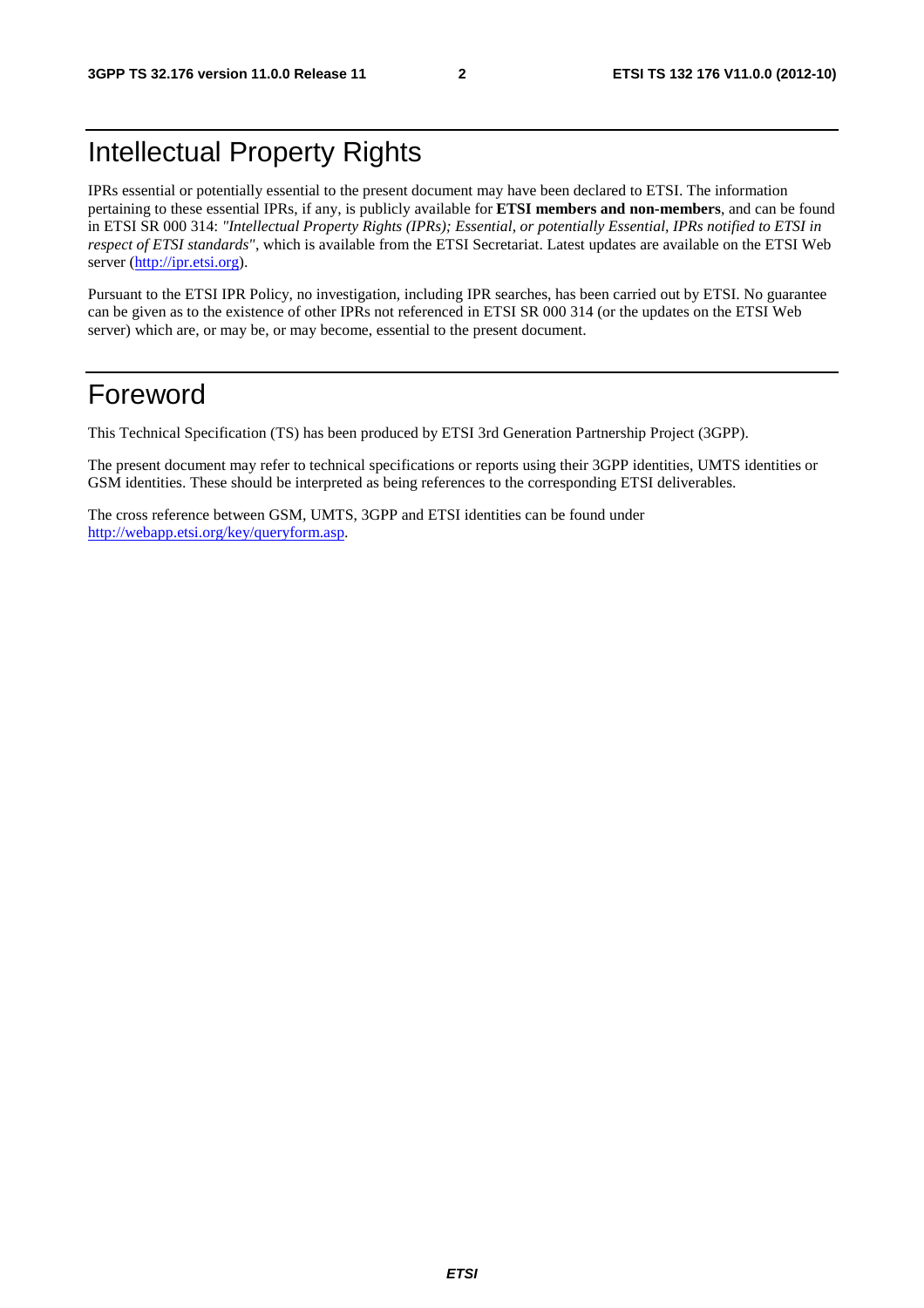$\mathbf{3}$ 

# Contents

| 1                              |                               |  |
|--------------------------------|-------------------------------|--|
| $\overline{2}$                 |                               |  |
| 3<br>3.1<br>3.2                |                               |  |
| $\overline{4}$                 |                               |  |
|                                | <b>Annex A (normative):</b>   |  |
| A.1<br>A.1.1                   |                               |  |
| A.2<br>A.2.1<br>A.2.2          |                               |  |
| A.3<br>A.3.1<br>A.3.2<br>A.3.3 |                               |  |
|                                | <b>Annex B</b> (informative): |  |
|                                |                               |  |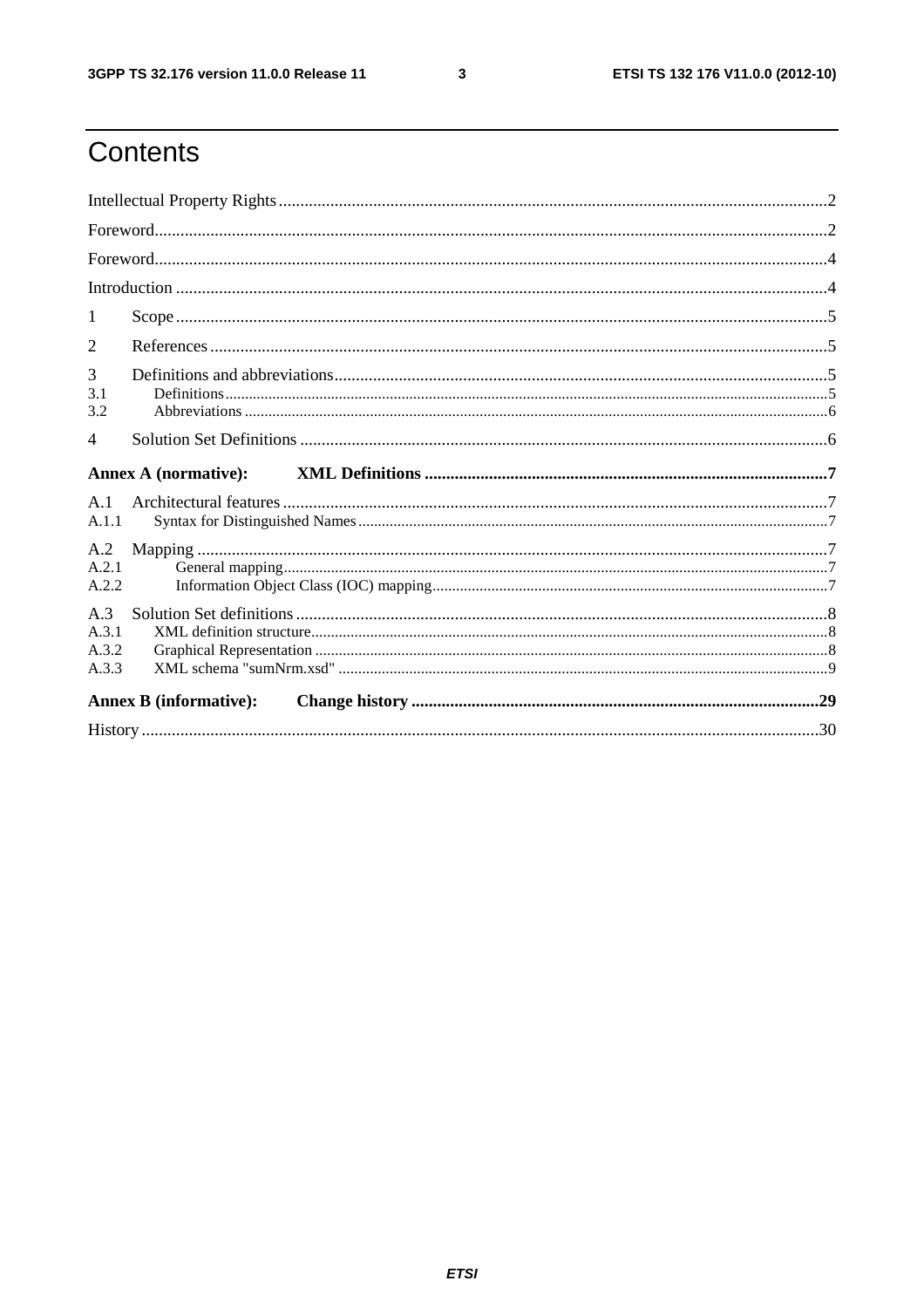#### Foreword

This Technical Specification has been produced by the 3<sup>rd</sup> Generation Partnership Project (3GPP).

The contents of the present document are subject to continuing work within the TSG and may change following formal TSG approval. Should the TSG modify the contents of the present document, it will be re-released by the TSG with an identifying change of release date and an increase in version number as follows:

Version x.y.z

where:

- x the first digit:
	- 1 presented to TSG for information;
	- 2 presented to TSG for approval;
	- 3 or greater indicates TSG approved document under change control.
- y the second digit is incremented for all changes of substance, i.e. technical enhancements, corrections, updates, etc.
- z the third digit is incremented when editorial only changes have been incorporated in the document.

### Introduction

The present document is part of a TS-family covering the 3<sup>rd</sup> Generation Partnership Project; Technical Specification Group Services and System Aspects; Telecommunication management; as identified below:

| TS 32.176: | "Subscription Management (SuM) Network Resource Model (NRM) Integration Reference                                            |
|------------|------------------------------------------------------------------------------------------------------------------------------|
| TS 32.172: | "Subscription Management (SuM) Network Resource Model (NRM) Integration Reference Point<br>(IRP): Information Service (IS)". |
| TS 32.171: | "Subscription Management (SuM) Network Resource Model (NRM) Integration Reference Point<br>(IRP): Requirements ".            |
| TS 32.141: | "Subscription Management (SuM) architecture".                                                                                |
| TS 32.140: | "Subscription Management (SuM) requirements".                                                                                |

**Point (IRP): Solution Set (SS) definitions".** 

Subscription Management (SuM) is a feature that permits Service Providers, Value Added Service Providers and Mobile Operators to provision services for a specific subscriber. The feature is necessary to allow Service Providers and Operators to provision, control, monitor, and bill the configuration of services that they offer to their subscribers. SuM focuses on the OAM processes to manage subscription information. The overall SuM requirements and architecture are detailed in 3GPP TS 32.140 [2] and 3GPP TS 32.141 [3].

The Itf-N interface for Subscription Management is built up by a number of Integration Reference Points (IRPs) and a related Name Convention, which realise the functional capabilities over this interface. The basic structure of the IRPs is defined in 3GPP TS 32.150 [1]. For SuM, a number of IRPs (and the Name Convention) are defined herein, used by this as well as other technical specifications for telecom management produced by 3GPP.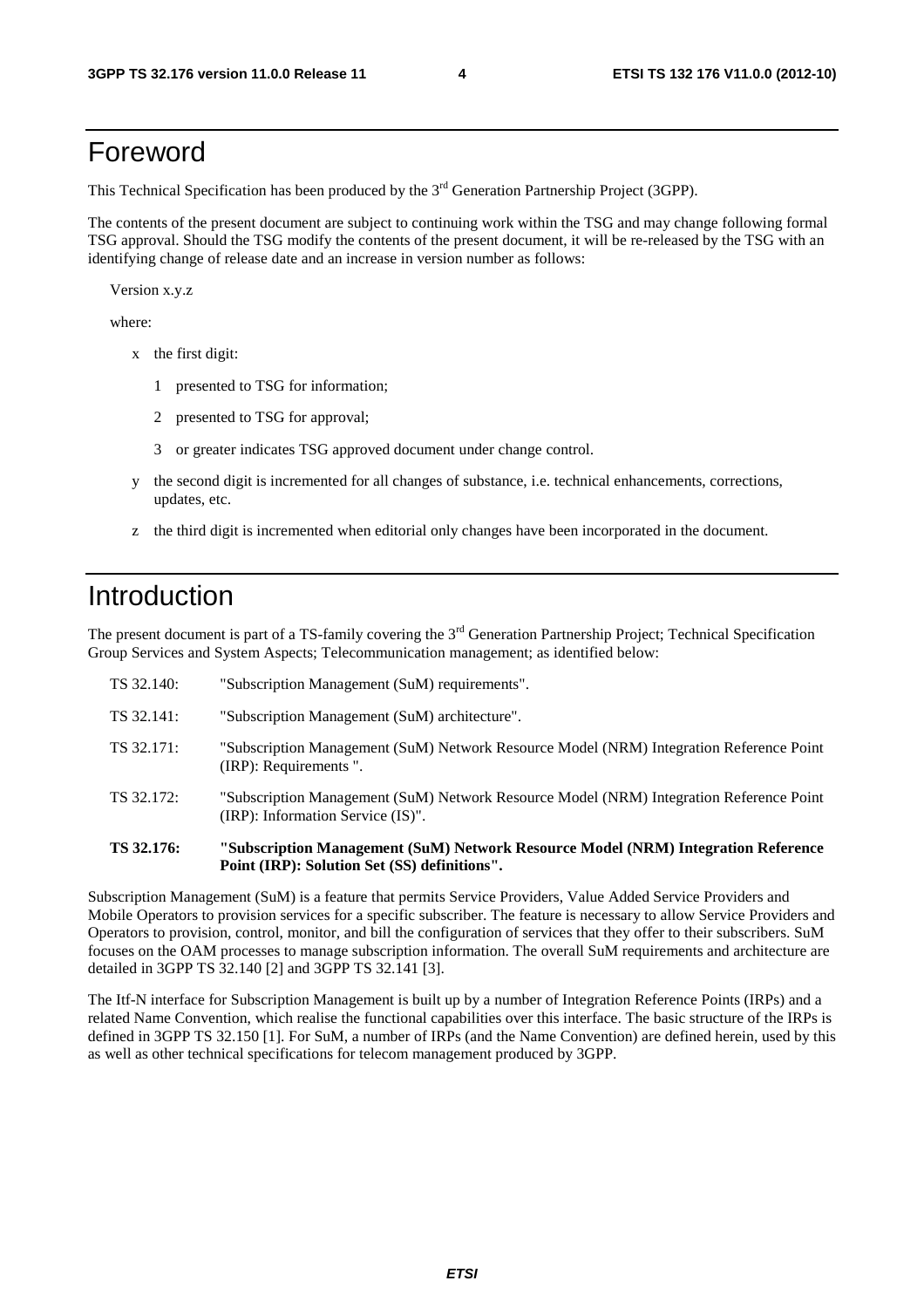#### 1 Scope

The present document is part of an Integration Reference Point (IRP) named Subscription Management (SuM) Network Resource Model (NRM) IRP, through which an IRPAgent can communicate configuration management information to one or several IRPManagers concerning SuM resources. The SuM NRM IRP comprises a set of specifications defining Requirements, a protocol neutral Information Service and one or more Solution Set(s).

The present document specifies the Solution Sets for the SuM NRM IRP.

This specification is related to 3GPP TS 32.172 [5] V10.2.X.

### 2 References

The following documents contain provisions which, through reference in this text, constitute provisions of the present document.

- References are either specific (identified by date of publication, edition number, version number, etc.) or non-specific.
- For a specific reference, subsequent revisions do not apply.
- For a non-specific reference, the latest version applies. In the case of a reference to a 3GPP document (including a GSM document), a non-specific reference implicitly refers to the latest version of that document *in the same Release as the present document*.
- [1] 3GPP TS 32.150: "Telecommunication management; Integration Reference Point (IRP) Concept and definitions". [2] 3GPP TS 32.140: "Telecommunication management; Subscription Management (SuM) requirements". [3] 3GPP TS 32.141: "Telecommunication management; Subscription Management (SuM) architecture". [4] 3GPP TS 32.171: "Telecommunication management; Subscription Management (SuM) resources Integration Reference Point (IRP); Requirements". [5] 3GPP TS 32.172: "Telecommunication management; Subscription Management Network Resource Model (NRM) Integration Reference Point (IRP): Information Service (IS)". [6] 3GPP TS 32.101: "Telecommunication management; Principles and high level requirements". [7] 3GPP TS 32.102: "Telecommunication management; Architecture". [8] 3GPP TS 32.616: "Telecommunication management; Configuration Management (CM); Bulk CM Integration Reference Point (IRP): Solution Set (SS) definitions". [9] 3GPP TS 32.300: "Telecommunication management; Configuration Management (CM); Name convention for Managed Objects"

# 3 Definitions and abbreviations

#### 3.1 Definitions

For the purposes of the present document, the terms and definitions in 3GPP TS 32.101 [6], TS 32.102 [7], TS 32.140 [2], TS 32.141 [3], TS 32.171 [4] and TS 32.172 [5] apply.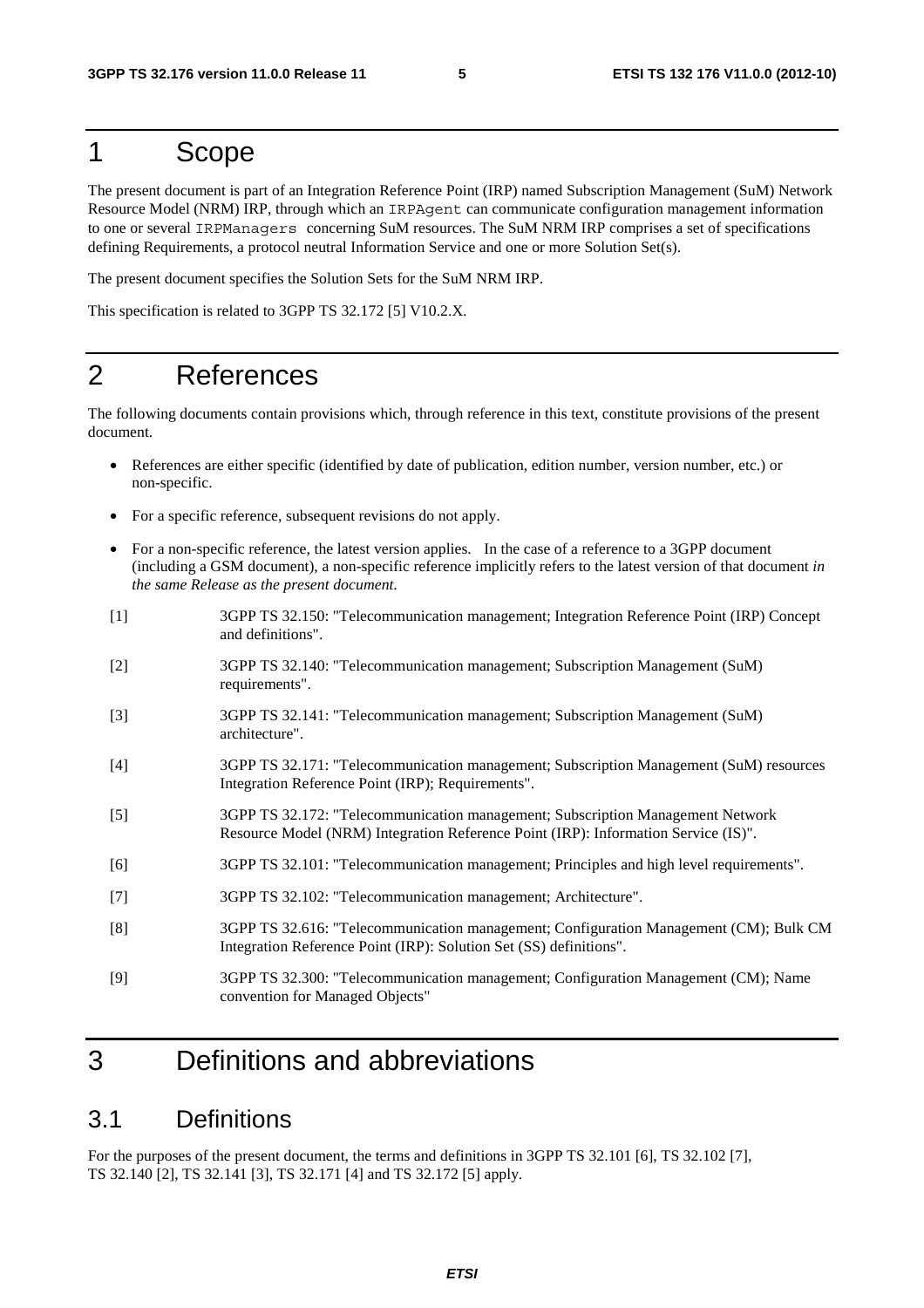#### 3.2 Abbreviations

For the purposes of the present document, the abbreviations in 3GPP TS 32.101 [6], TS 32.102 [7], TS 32.140 [2], TS 32.141 [3], TS 32.171 [4] and TS 32.172 [5] apply.

### 4 Solution Set Definitions

This specification defines the following 3GPP SuM NRM IRP Solution Set Definitions:

• 3GPP SuM NRM IRP XML Definitions (Annex A)

CORBA Solution Set is not supported.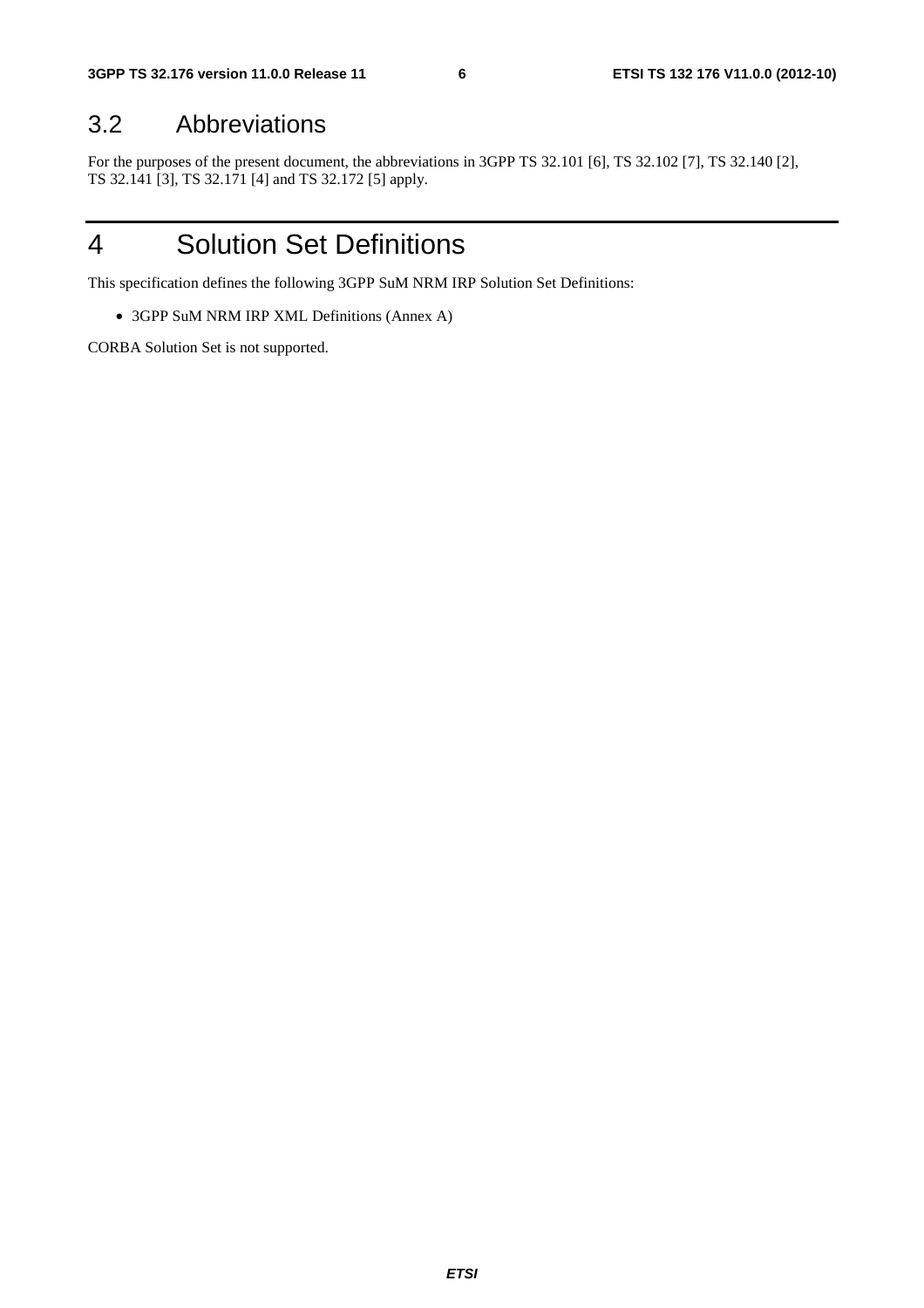# Annex A (normative): XML Definitions

This annex contains the XML Definitions for the SuM NRM IRP as it applies to Itf-N, in accordance with SuM NRM IRP Information Service (TS 32.172 [5])

# A.1 Architectural features

The overall architectural feature of Subscription Management (SuM) resources is specified in 3GPP TS 32.172 [5]. This clause specifies features that are specific to the Schema definitions.

### A.1.1 Syntax for Distinguished Names

The syntax of a Distinguished Name is defined in 3GPP TS 32.300 [9].

# A.2 Mapping

#### A.2.1 General mapping

An IOC maps to an XML element of the same name as the IOC's name in the IS. An IOC attribute maps to a subelement of the corresponding IOC's XML element, and the name of this sub-element is the same as the attribute's name in the IS.

#### A.2.2 Information Object Class (IOC) mapping

Not present in the current version of this specification.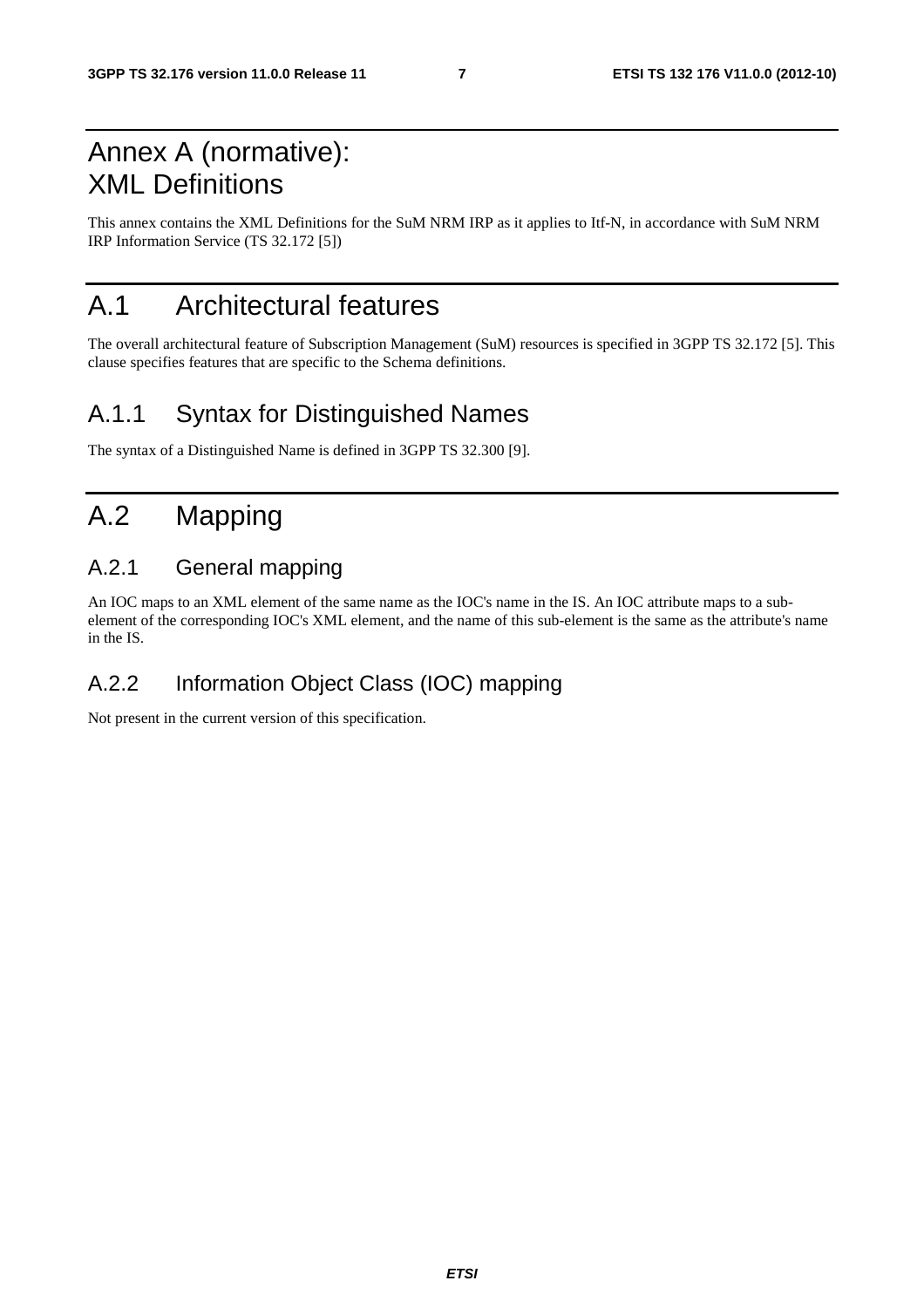# A.3 Solution Set definitions

### A.3.1 XML definition structure

The overall description of the file format of configuration data XML files is provided by 3GPP TS 32.616 [8].

Annex A.3.3 of the present document defines the NRM-specific XML schema sumNrm.xsd for the Subscription Management IRP NRM defined in 3GPP TS 32.172 [5].

XML schema sumNrm.xsd explicitly declares NRM-specific XML element types for the related NRM.

The definition of those NRM-specific XML element types complies with the generic mapping rules defined in 3GPP TS 32.616 [8].

#### A.3.2 Graphical Representation

Not present in the current version of this specification.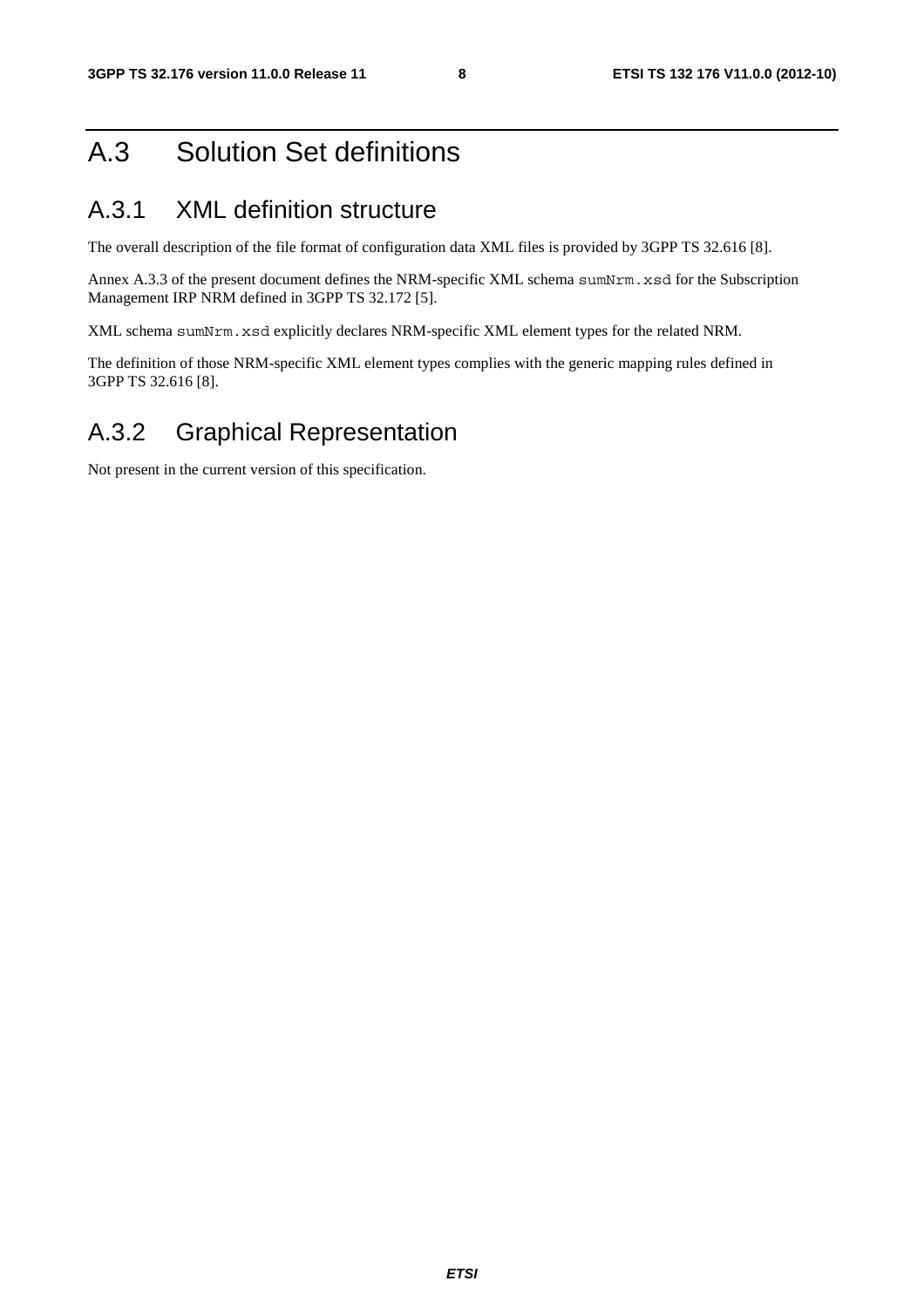#### A.3.3 XML schema "sumNrm.xsd"

```
<?xml version="1.0" encoding="UTF-8"?> 
>1- 3GPP TS 32.176 SuM Network Resources IRP 
   SuM NRM-specific XML schema 
   sumNrm.xsd 
--> 
<schema 
   targetNamespace= 
"http://www.3gpp.org/ftp/specs/archive/32_series/32.176#sumNrm" 
  elementFormDefault="qualified" 
  xmlns="http://www.w3.org/2001/XMLSchema" 
   xmlns:sn= 
"http://www.3gpp.org/ftp/specs/archive/32_series/32.176#sumNrm" 
  xmlns:xn= 
"http://www.3gpp.org/ftp/specs/archive/32_series/32.626#genericNrm" 
> 
   <import 
    namespace= 
"http://www.3gpp.org/ftp/specs/archive/32_series/32.626#genericNrm" 
 / <!-- SuM Network Resources IRP NRM class associated XML elements --> 
   <element 
    name="SubscriptionFunction" 
     substitutionGroup="xn:SubNetworkOptionallyContainedNrmClass" 
\rightarrow <complexType> 
       <complexContent> 
         <extension base="xn:NrmClass"> 
           <sequence> 
              <element name="attributes" minOccurs="0"> 
                <complexType> 
                  <all> 
                    <element name="userLabel"/> 
                    <element name="theUser" type="xn:dnList"/> 
                    <element name="theSubscriberProfile" type="xn:dnList"/> 
                 \langleall> </complexType> 
             \epsilon/element>
            </sequence> 
         </extension> 
       </complexContent> 
     </complexType> 
  >1element \sim <element name="SuMSubscriberProfile" substitutionGroup="xn:SubNetworkOptionallyContainedNrmClass"> 
     <complexType> 
       <complexContent> 
         <extension base="xn:NrmClass"> 
           <sequence> 
              <element name="attributes" minOccurs="0"> 
                <complexType> 
                 \leq alls
                    <element name="suMSubscriberProfileInfo"/> 
                    <element name="theUser" type="xn:dnList"/> 
                    <element name="theSubscribedService" type="xn:dnList"/> 
                    <element name="theMobileUserData" type="xn:dnList"/> 
                 \epsilon/all\epsilon </complexType> 
              </element> 
           </sequence> 
         </extension> 
       </complexContent> 
     </complexType> 
   </element> 
<element name="MobileUserData" substitutionGroup="xn:SubNetworkOptionallyContainedNrmClass"> 
     <complexType> 
       <complexContent> 
         <extension base="xn:NrmClass"> 
           <sequence> 
              <element name="attributes" minOccurs="0">
```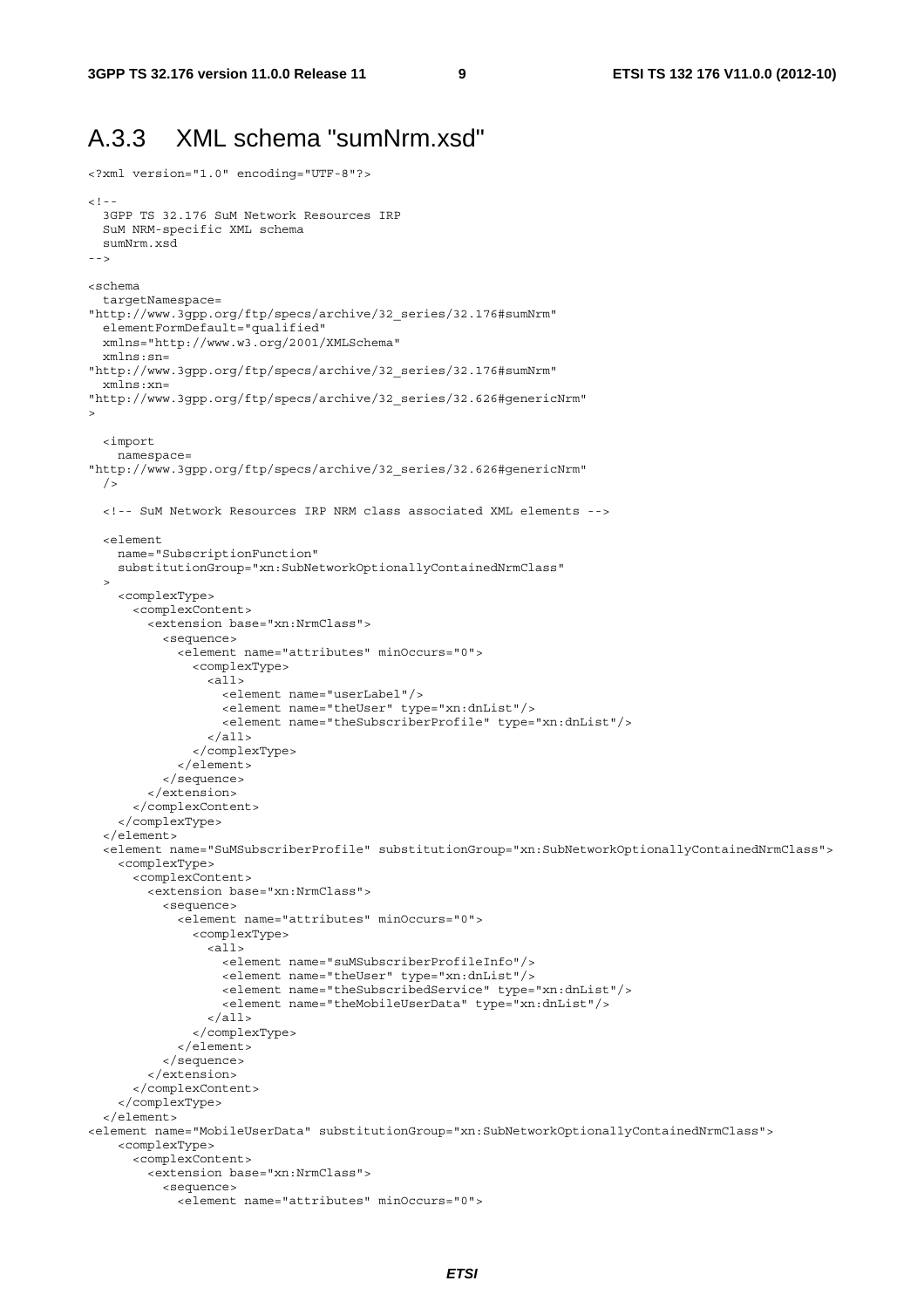```
 <complexType> 
                  <all> 
                    <element name="theServiceProfile" type="xn:dnList"/> 
                    <element name="iMSI" type="string"/> 
                    <element name="mSISDN" type="string"/> 
                    <element name="multinumberingMSISDNs" type="sn:multinumberingMSISDNList"/> 
                    <element name="iMEISV" type="string" minOccurs="0"/> 
                 \epsilon/all\epsilon </complexType> 
              </element> 
            </sequence> 
         </extension> 
       </complexContent> 
     </complexType> 
   </element> 
<element name="SuMUser" substitutionGroup="xn:SubNetworkOptionallyContainedNrmClass"> 
     <complexType> 
       <complexContent> 
         <extension base="xn:NrmClass"> 
            <sequence> 
              <element name="attributes" minOccurs="0"> 
                <complexType> 
                  <all> 
                    <element name="theMobileUserData" type="xn:dnList"/> 
                    <element name="theSubscriber" type="xn:dnList" minOccurs="0"/> 
                    <element name="theCredentials" type="xn:dnList"/> 
                    <element name="theServiceProfile" type="xn:dnList"/> 
                    <element name="theIdentity" type="xn:dnList" minOccurs="0"/> 
                 2/211 </complexType> 
              </element> 
            </sequence> 
         </extension> 
       </complexContent> 
     </complexType> 
   </element> 
  <element name="SuMCredentials" substitutionGroup="xn:SubNetworkOptionallyContainedNrmClass"> 
     <complexType> 
       <complexContent> 
         <extension base="xn:NrmClass"> 
            <sequence> 
              <element name="attributes" minOccurs="0"> 
                <complexType> 
                  <all> 
                    <element name="thePublicId" type="xn:dnList"/> 
                    <element name="theServiceProfile" type="xn:dnList"/> 
                    <element name="iMSPrivateUserIdentity" type="string"/> 
                 \langleall> </complexType> 
             \epsilon/elements
            </sequence> 
          </extension> 
       </complexContent> 
     </complexType> 
   </element> 
   <element name="SuMService" type="xn:NrmClass" abstract="true" 
substitutionGroup="xn:SubNetworkOptionallyContainedNrmClass"/> 
   <element 
     name="CSService" 
     substitutionGroup="sn:SuMService" 
\rightarrow <complexType> 
       <complexContent> 
         <extension base="xn:NrmClass"> 
            <sequence> 
              <element name="attributes" minOccurs="0"> 
                <complexType> 
                  <all> 
                    <element name="theContract" minOccurs="0"/> 
                    <element name="networkAccessMode"/> 
                    <element name="basicMSISDNIndicator" minOccurs="0"/> 
                    <element name="mSISDNAlertIndicator" minOccurs="0"/> 
                    <element name="subscriptionRestriction" minOccurs="0"/>
```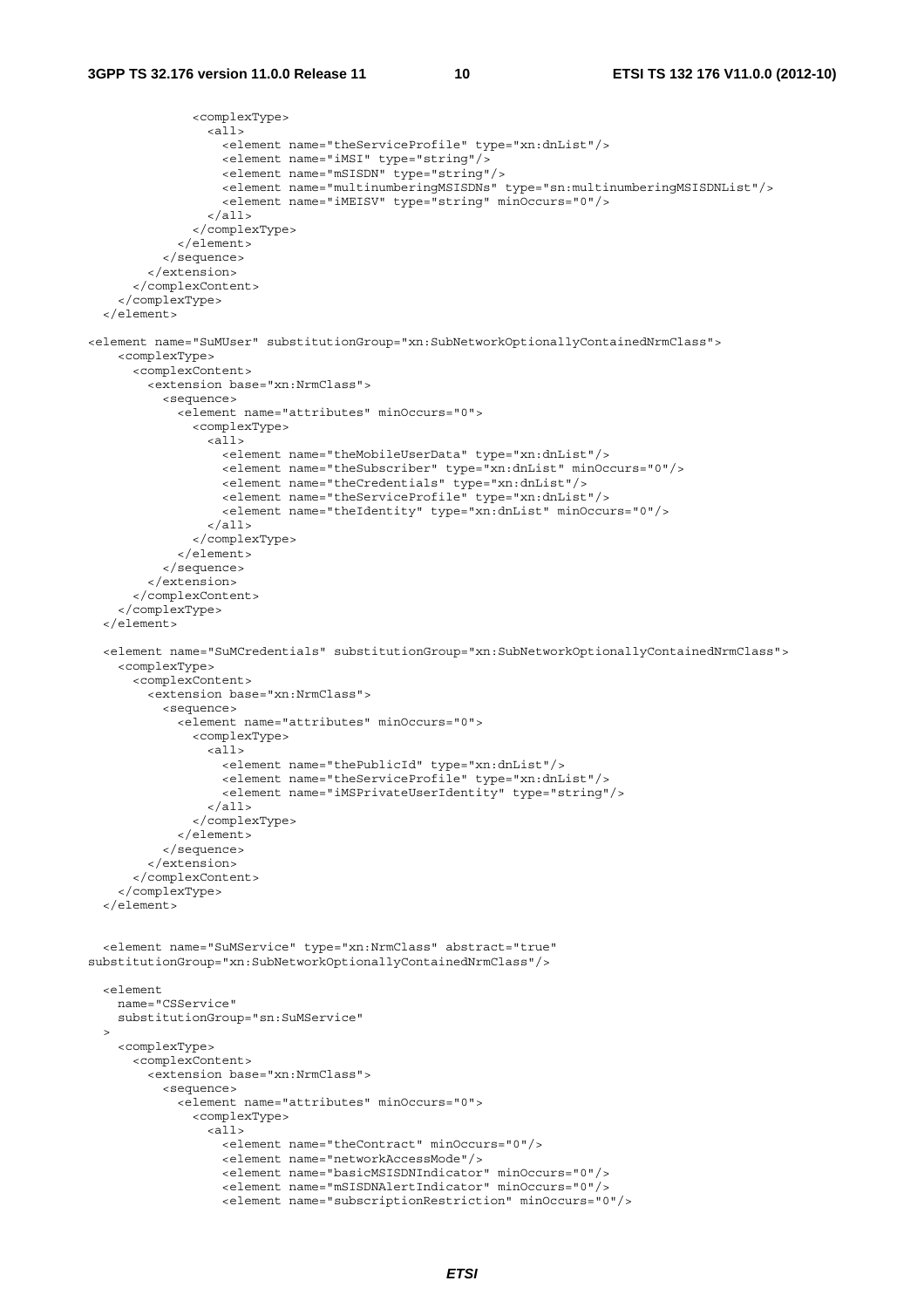<element name="rSZIlists" minOccurs="0"/> <element name="lSAIdentity" minOccurs="0"/> <element name="lSAPriority" minOccurs="0"/> <element name="lSAPreferentialAccessIndicator" minOccurs="0"/> <element name="lSAActiveModeSupportIndicator" minOccurs="0"/> <element name="lSAOnlyAccessIndicator" minOccurs="0"/> <element name="lSAActiveModeIndicator" minOccurs="0"/> <element name="vPLMNIdentifier" minOccurs="0"/> <element name="accessRestrictionData" minOccurs="0"/> <element name="privacyExceptionList" minOccurs="0"/> <element name="gMLCNumbers" minOccurs="0"/> <element name="mOLRList" minOccurs="0"/> <element name="serviceTypes" minOccurs="0"/> <element name="mobileStationCategory" minOccurs="0"/> <element name="lMUIdentifier" minOccurs="0"/> <element name="subscriberStatus" minOccurs="0"/> <element name="gsmSCFaddresslistForODB"/> <element name="provisionOfBearerService"/> <element name="provisionOfTeleservice"/> <element name="bCAllocation" minOccurs="0"/> <element name="barringOfOutgoingCalls" minOccurs="0"/> <element name="barringOfIncomingCalls" minOccurs="0"/> <element name="barringOfRoaming" minOccurs="0"/> <element name="barringOfPremiumRateCalls" minOccurs="0"/> <element name="barringOfSupplementaryServiceManagement" minOccurs="0" /> <element name="barringOfRegistrationOfCallForwarding"  $minOccurs="0"$  /> <element name="barringOfInvocationOfCallTransfer" minOccurs="0" /> <element name="operatorDeterminedBarringPLMNspecificData" minOccurs="0" /> <element name="vGCSGroupMembershipList" minOccurs="0"/> <element name="vBSGroupMembershipList" minOccurs="0"/> <element name="broadcastCallInitiationAllowedList" minOccurs="0" /> <element name="originatingCAMELSubscriptionInformationOCSI" minOccurs="0"  $/$  <element name="terminatingCAMELSubscriptionInformationTCSI" minOccurs="0" /> <element name="vMSCTerminatingCAMELSubscriptionInformationVTCSI" minOccurs="0" /> <element name="locationInformationSubscriberStateInformation" minOccurs="0"  $/$  <element name="uSSDCAMELSubscriptionInformationUCSI" minOccurs="0" /> <element name="sSInvocationNotificationSSCSI" minOccurs="0"/> <element name="translationInformationFlagTIFCSI" minOccurs="0" /> <element name="dialledServiceCAMELSubscriptionInformationDCSI" minOccurs="0" /> <element name="uSSDGeneralCAMELServiceInformationUGCSI" minOccurs="0"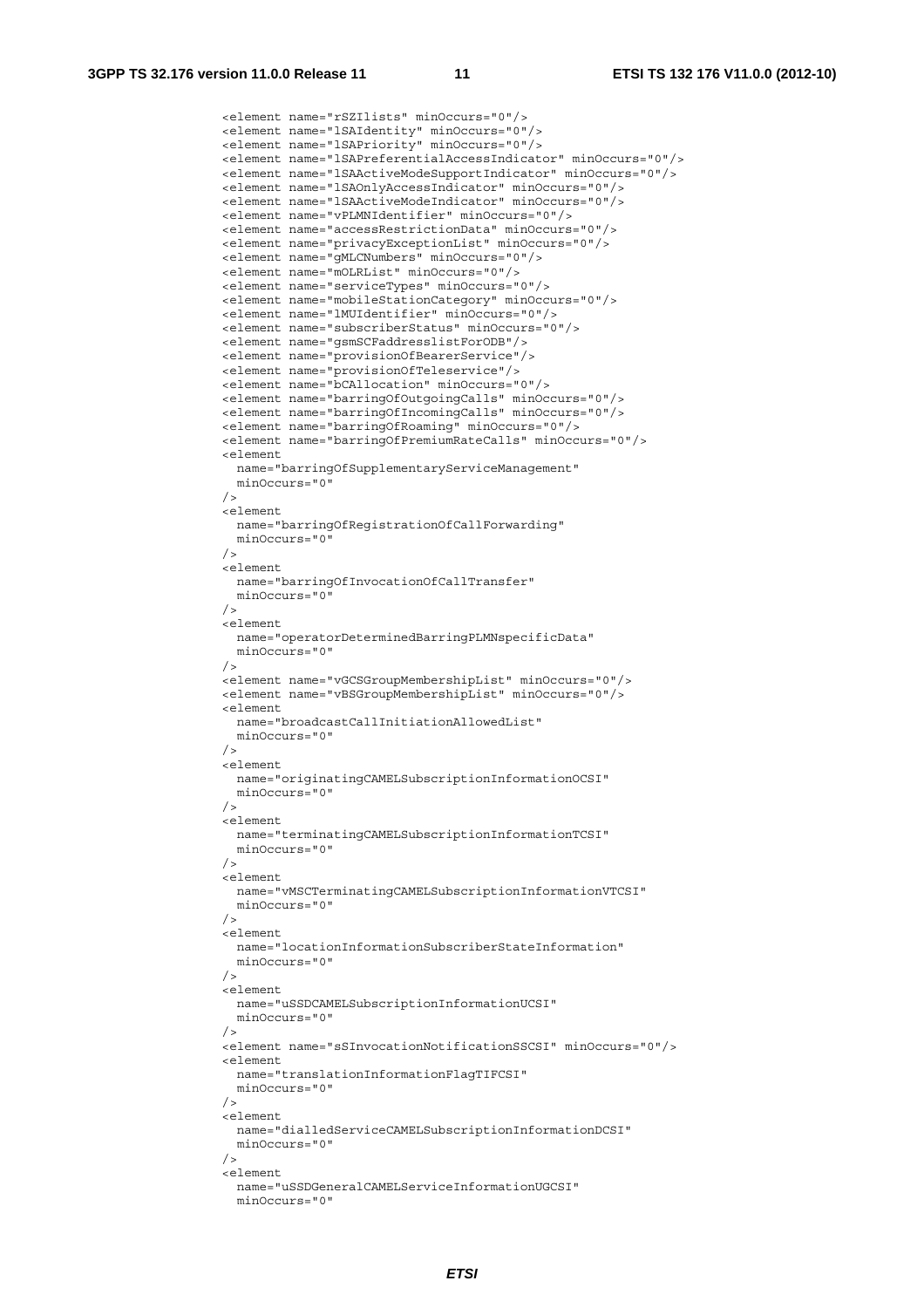```
 /> 
                    <element 
                   name="shortMessageServiceCAMELSubscriptionInformationMOSMSCSI" 
                     minOccurs="0" 
 /> 
                    <element 
                   name="shortMessageServiceCAMELSubscriptionInformationMTSMSCSI" 
                     minOccurs="0" 
                   / <element 
                     name="mTSMSCSIVLRNegotiatedCAMELCapabilityHandling" 
                     minOccurs="0" 
                   / <element name="gsmSCFaddressforCSI" minOccurs="0"/> 
                    <element name="iSTAlertTimer" minOccurs="0"/> 
                    <element name="cSAllocationRetentionpriority" minOccurs="0"/> 
                    <element name="iCSIndicator" minOccurs="0"/> 
                    <element name="theCSSupplServiceForCS" type="xn:dnList"/> 
                    </all> 
               </complexType> 
             </element> 
           </sequence> 
         </extension> 
       </complexContent> 
     </complexType> 
  </element> 
   <element name="SuMCSSupplService" 
   substitutionGroup="xn:SubNetworkOptionallyContainedNrmClass"> 
    <complexType> 
       <complexContent> 
         <extension base="xn:NrmClass"> 
           <sequence> 
             <element name="attributes" minOccurs="0"> 
               <complexType> 
                 <all> 
                    <element name="sS-Code"/> 
                    <element name="provisioningState"/> 
                    <element name="activationState"/> 
                    <element name="registrationState" minOccurs="0"/> 
                    <element name="overrideCategory" minOccurs="0"/> 
                    <element name="cLIRestrictionOption" minOccurs="0"/> 
                    <element name="forwarded-toNumber" minOccurs="0"/> 
                    <element name="forwarded-toSubaddress" minOccurs="0"/> 
                    <element name="noReplyConditionTimer" minOccurs="0"/> 
                    <element name="maximumEntitledPriority" minOccurs="0"/> 
                    <element name="defaultPriority" minOccurs="0"/> 
                    <element name="nbrUser" minOccurs="0"/> 
                    <element name="nbrSB" minOccurs="0"/> 
                \langleall\rangle </complexType> 
             </element> 
           </sequence> 
         </extension> 
       </complexContent> 
     </complexType> 
  </element> 
  <element 
    name="GPRSService" 
    substitutionGroup="sn:SuMService" 
\rightarrow <complexType> 
       <complexContent> 
         <extension base="xn:NrmClass"> 
           <sequence> 
             <element name="attributes" minOccurs="0"> 
               <complexType> 
                 <all> 
                    <element name="theContract" minOccurs="0"/> 
                    <element name="networkAccessMode" minOccurs="0"/> 
                    <element name="basicMSISDNIndicator" minOccurs="0"/> 
                    <element name="mSISDNAlertIndicator" minOccurs="0"/> 
                    <element name="rSZIlists" minOccurs="0"/> 
                    <element name="lSAIdentity" minOccurs="0"/> 
                    <element name="lSAPriority" minOccurs="0"/> 
                    <element name="lSAPreferentialAccessIndicator" minOccurs="0"/> 
                    <element name="lSAActiveModeSupportIndicator" minOccurs="0"/>
```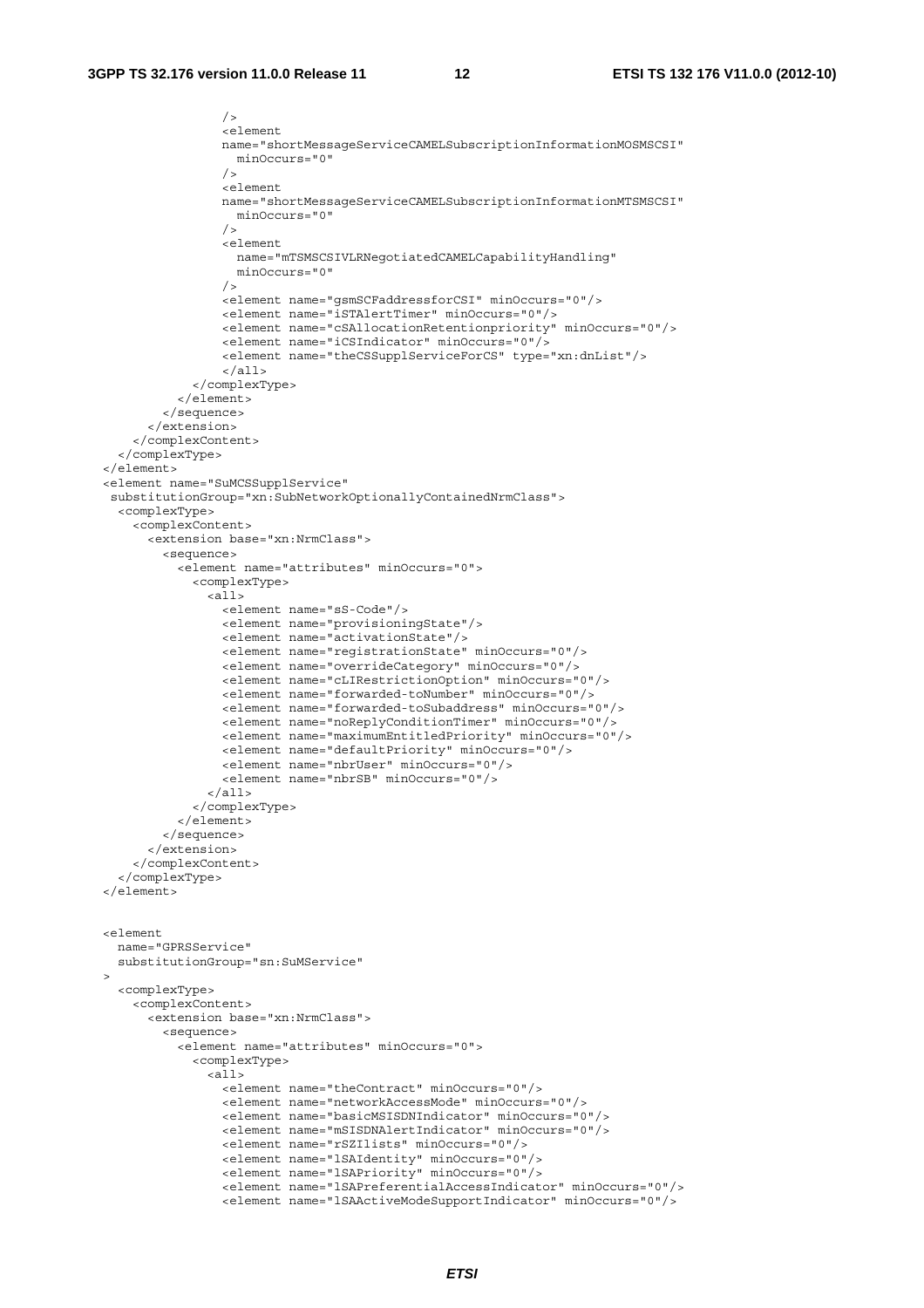<element name="lSAOnlyAccessIndicator" minOccurs="0"/> <element name="lSAActiveModeIndicator" minOccurs="0"/> <element name="vPLMNIdentifier" minOccurs="0"/> <element name="accessRestrictionData" minOccurs="0"/> <element name="privacyExceptionList" minOccurs="0"/> <element name="gMLCNumbers" minOccurs="0"/> <element name="mOLRList" minOccurs="0"/> <element name="serviceTypes" minOccurs="0"/> <element name="gGSNNumber" minOccurs="0"/> <element name="provisionofTeleservice" minOccurs="0"/> <element name="subscriberStatus" minOccurs="0"/> <element name="transferofSMoption" minOccurs="0"/> <element name="barringofPacketOrientedServices" minOccurs="0"  $/$  <element name="pDPType" minOccurs="0"/> <element name="pDPAddress" minOccurs="0"/> <element name="accessPointName" minOccurs="0"/> <element name="vPLMNAddressAllowed" minOccurs="0"/> <element name="qualityofServiceSubscribed" minOccurs="0"/> <element name="pDPContextChargingCharacteristics" minOccurs="0" /> <element name="gPRSCAMELSubscriptionInformationGPRSCSI" minOccurs="0" />  $>$ element name="mOShortMessageServiceCAMELSubscriptionInformationMOSMSCSI" minOccurs="0" /> <element name="mTShortMessageServiceCAMELSubscriptionInformationMTSMSCSI" minOccurs="0"  $/$  <element name="mOSMSCSISGSNNegotiatedCAMELCapabilityHandling" minOccurs="0" /> <element name="mTSMSCSISGSNNegotiatedCAMELCapabilityHandling" minOccurs="0" /> <element name="mobilityManagementforGPRSeventnotificationMGCSI" minOccurs="0" /> <element name="mGCSINegotiatedCAMELCapabilityHandling" minOccurs="0"  $/$  <element name="gsmSCFaddressforCSI" minOccurs="0"/> <element name="subscribedChargingCharacteristics" minOccurs="0" /> <element name="closedSubscriberGroupInformation" minOccurs="0"/> <element name="gSMSCFaddresslistForODB" minOccurs="0"/> <element name="barringOfOutgoingCalls" minOccurs="0"/> <element name="barringOfRoaming" minOccurs="0"/> <element name="operatorDeterminedBarringPLMNspecificData" minOccurs="0"/> <element name="sTNSR" minOccurs="0"/> <element name="iCSIndicator" minOccurs="0"/> <element name="listofauthorizedvisitednetworkidentifiers" minOccurs="0" /> <element name="wLANUERemoteIPaddress" minOccurs="0"/> <element name="staticWLANUERemoteIPAddressList" minOccurs="0"/> <element name="w-APNBarringTypeList" minOccurs="0"/> <element name="w-APNChargingDataList" minOccurs="0"/> <element name="accessDependenceFlag" minOccurs="0"/> <element name="chargingCharacteristics" minOccurs="0"/> <element name="primaryOCSChargingFunctionName" minOccurs="0"/> <element name="secondaryOCSChargingFunctionName"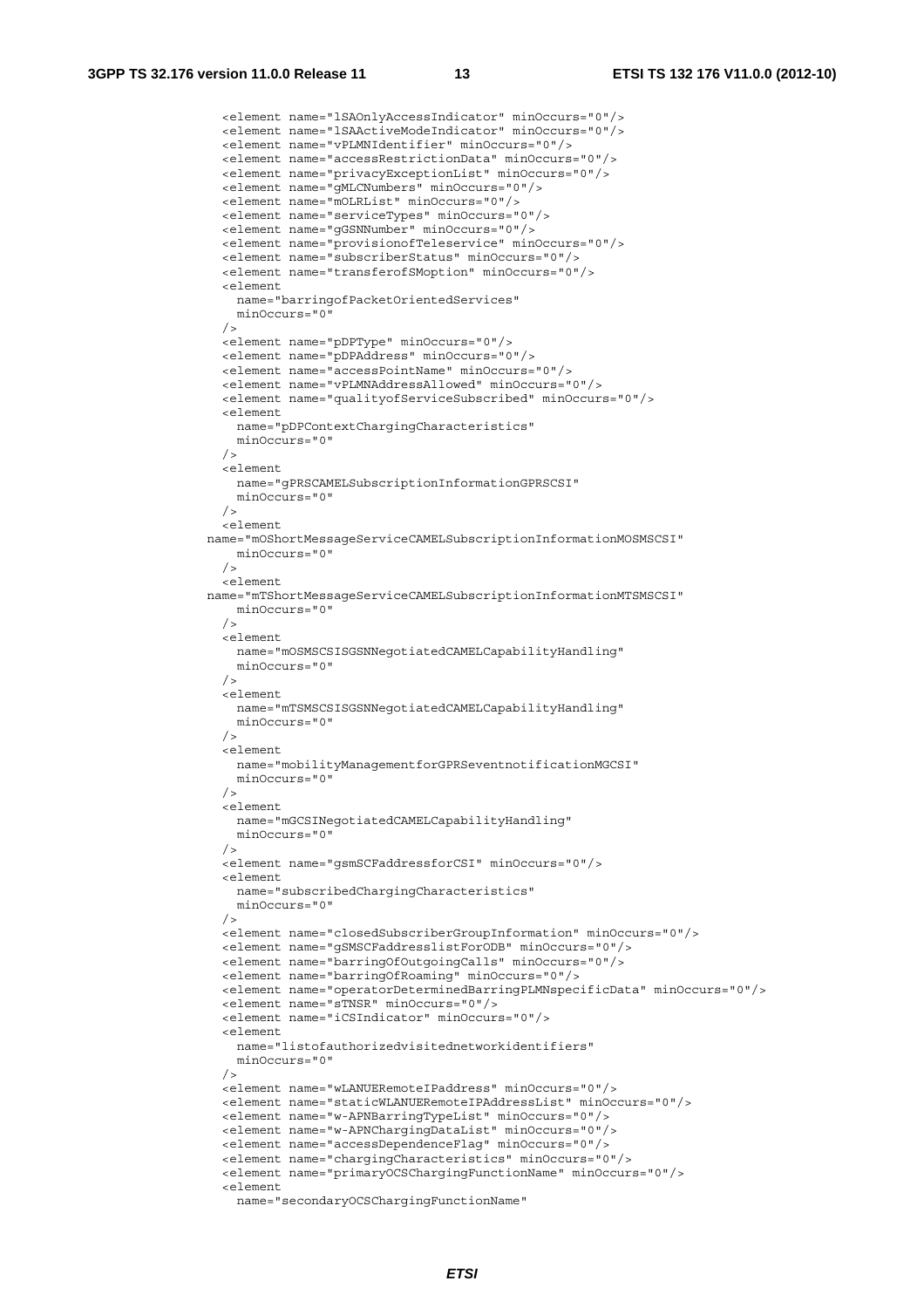```
 minOccurs="0" 
                  / <element 
                     name="primaryChargingCollectionFunctionName" 
                     minOccurs="0" 
 /> 
                   <element 
                     name="secondaryChargingCollectionFunctionName" 
                     minOccurs="0" 
                  / <element name="w-APNIdentifierList" minOccurs="0"/> 
                   <element name="maxNumberAccessesList" minOccurs="0"/> 
                   <element name="subscribed3GPPWLANQoSProfile" minOccurs="0"/> 
                   <element name="maxSubscribedBandwidth" minOccurs="0"/> 
                   <element name="theGPRSSupplServiceForGPRS" type="xn:dnList"/> 
                \langleall\rangle </complexType> 
             </element> 
           </sequence> 
         </extension> 
       </complexContent> 
    </complexType> 
   </element> 
  <element name="SuMGPRSSupplService" 
 substitutionGroup="xn:SubNetworkOptionallyContainedNrmClass"> 
    <complexType> 
      <complexContent> 
         <extension base="xn:NrmClass"> 
          >sequence\sim <element name="attributes" minOccurs="0"> 
               <complexType> 
                \epsilonall\epsilon <element name="sS-Code" minOccurs="0"/> 
                   <element name="provisioningState" minOccurs="0"/> 
                    <element name="activationState" minOccurs="0"/> 
                \langleall\rangle </complexType> 
             </element> 
           </sequence> 
         </extension> 
       </complexContent> 
     </complexType> 
 \epsilon/element>
<element name="EPSService" substitutionGroup="sn:SuMService"> 
    <complexType> 
       <complexContent> 
         <extension base="xn:NrmClass"> 
           <sequence> 
             <element name="attributes" minOccurs="0"> 
               <complexType> 
                 <all> 
                   <element name="theContract" minOccurs="0"/> 
                   <element name="accessPointName" minOccurs="0"/> 
                   <element name="accessRestrictionData" minOccurs="0"/> 
                   <element name="aPNAMBR" minOccurs="0"/> 
                   <element name="barringofPacketOrientedServices" minOccurs="0"/> 
                   <element name="contextIdentifier" minOccurs="0"/> 
                   <element name="operatorDeterminedBarringPLMNspecificData" minOccurs="0"/> 
                   <element name="pDNAddress" minOccurs="0"/> 
                   <element name="rSZILists" minOccurs="0"/> 
                   <element name="sTNSR" minOccurs="0"/> 
                   <element name="subscribedChargingCharacteristics" minOccurs="0"/> 
 <element name="subscriberStatus" minOccurs="0"/> 
 <element name="networkAccessMode" minOccurs="0"/> 
                   <element name="barringOfOutgoingCalls" minOccurs="0"/> 
                   <element name="barringOfRoaming" minOccurs="0"/> 
                   <element name="privacyExceptionList" minOccurs="0"/> 
                   <element name="gMLCNumbers" minOccurs="0"/> 
                   <element name="mOLRList" minOccurs="0"/> 
                   <element name="serviceTypes" minOccurs="0"/> 
                   <element name="iCSIndicator" minOccurs="0"/> 
                   <element name="aPNOIReplacement" minOccurs="0"/> 
                   <element name="subscribedUEAMBR" minOccurs="0"/> 
                   <element name="aPNConfigurationProfile" minOccurs="0"/> 
                   <element name="rFSP" minOccurs="0"/> 
                   <element name="vPLMNAddressAllowed-EPS" minOccurs="0"/> 
                   <element name="pDNGWIdentity" minOccurs="0"/>
```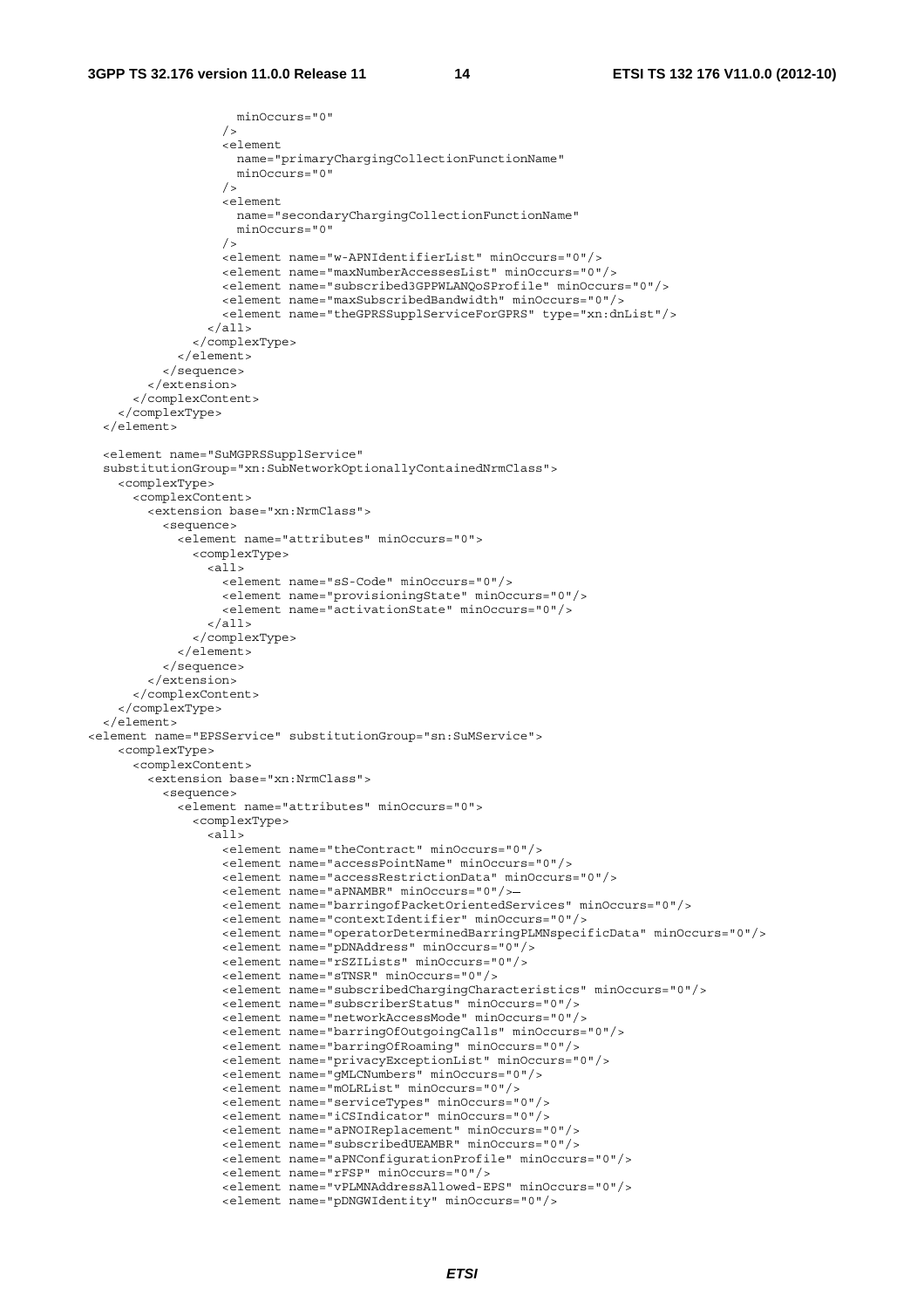<element name="ePSPDNConnectedChargingCharacteristics" minOccurs="0"/> <element name="pDNGWAllocationType" minOccurs="0"/> <element name="aPNLevelAPNOIReplacement" minOccurs="0"/> <element name="closedSubscriberUserGroupInformation" minOccurs="0"/> <element name="listofAuthorizedvisitednetowrkidentifiers" minOccurs="0"/> <element name="staticWLANUERemoteIPAddressList" minOccurs="0"/> <element name="w-APONBarringTypeList" minOccurs="0"/> <element name="w-APNChargingDataList" minOccurs="0"/> <element name="wLANUERemoteIPAddress" minOccurs="0"/> <element name="accessDependenceFlag" minOccurs="0"/> <element name="chargingCharacteristics" minOccurs="0"/> <element name="primaryOCSChargingFunctionName" minOccurs="0"/> <element name="secondaryOCSChargingFunctionName" minOccurs="0"/> <element name="primaryChargingCollectionFunctionName" minOccurs="0"/> <element name="secondaryChargingCollectionFunctionName" minOccurs="0"/> <element name="w-APNIdentifierList" minOccurs="0"/> <element name="maxNumberAccessesList" minOccurs="0"/> <element name="maxSubscribedBandwidth" minOccurs="0"/> <element name="subscribed3GPPWLANQoSProfile" minOccurs="0"/> <element name="permanentUserIdentity" minOccurs="0"/> <element name="mIPSubscriberProfile" minOccurs="0"/> </all> </complexType> </element> </sequence> </extension> </complexContent> </complexType> </element> <element name="IMSService" substitutionGroup="sn:SuMService"  $\rightarrow$  <complexType> <complexContent> <extension base="xn:NrmClass"> <sequence> <element name="attributes" minOccurs="0"> <complexType> <all> <element name="theContract" minOccurs="0"/> <element name="listofauthorizedvisitednetworkidentifiers"/> <element name="registrationStatus"/> <element name="sCSCFName" minOccurs="0"/> <element name="diameterClientAddressofSCSCF" minOccurs="0"/> <element name="theServerCapabilities" type="xn:dn" minOccurs="0"/> <element name="subscribedMediaProfileIdentifier"  $minOccurs = "0"$  /> <element name="initialFilterCriteriaList" minOccurs="0"> <complexType> <sequence> <element name="initialFilterCriteria" minOccurs="1" maxOccurs="unbounded"/> </sequence> </complexType> </element> <element name="applicationServerInformation" minOccurs="0"/> <element name="serviceIndicationList" minOccurs="0"> <complexType> <sequence> <element name="serviceIndication" minOccurs="1" maxOccurs="unbounded"/> </sequence> </complexType> </element> <element name="primaryEventChargingFunctionName" minOccurs="0"  $/$  <element name="secondaryEventChargingFunctionName" minOccurs="0" /> <element name="primaryChargingCollectionFunctionName"/>  $>$ element name="secondaryChargingCollectionFunctionName"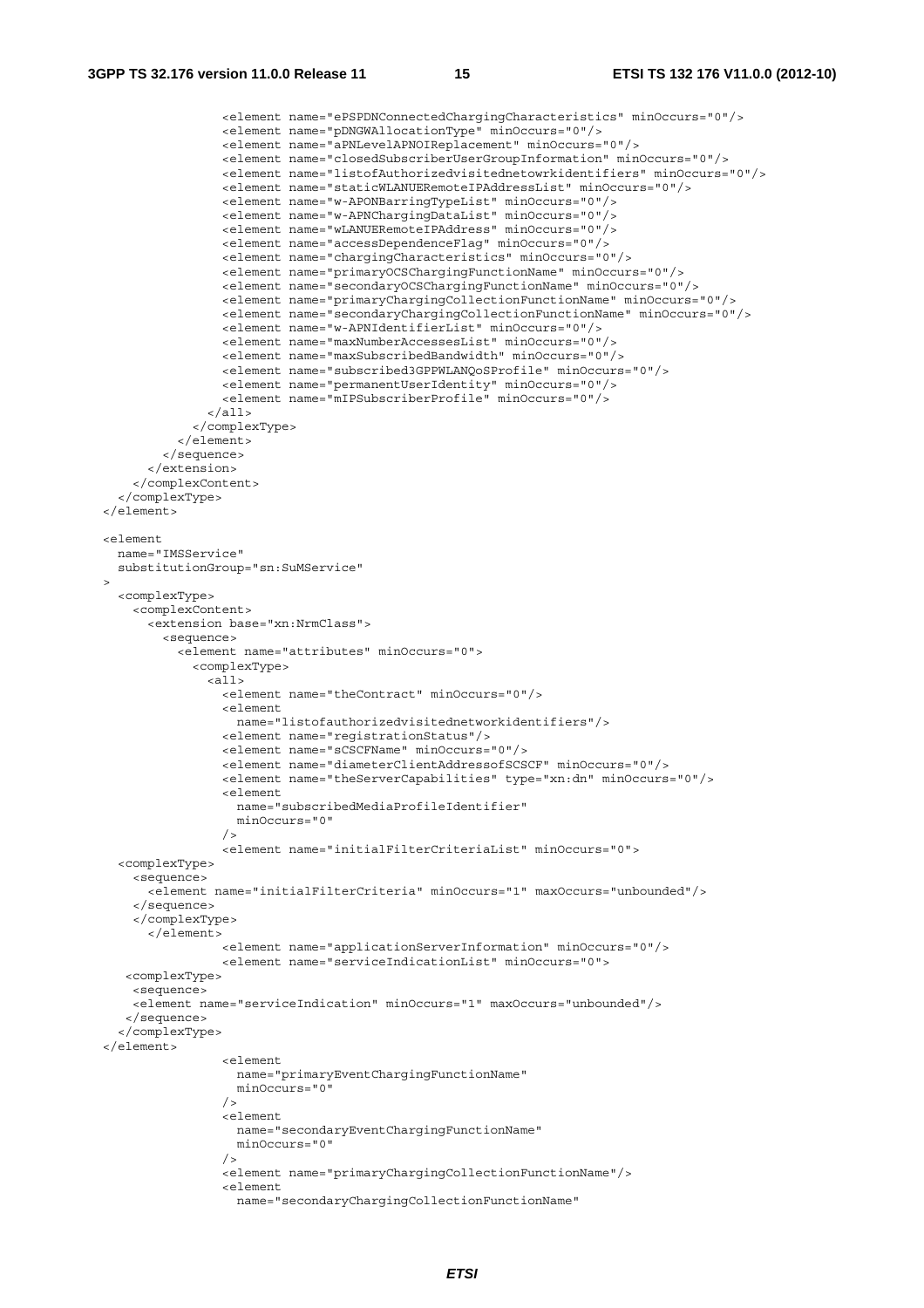```
 minOccurs="0" 
                  / <element name="gsmSCFaddressforIMCSI" minOccurs="0"/> 
                   <element name="oIMCSI" minOccurs="0"/> 
                   <element name="vTIMCSI" minOccurs="0"/> 
                   <element name="dIMCS" minOccurs="0"/> 
                   <element name="gAAServiceType" minOccurs="0"/> 
                   <element name="gAAServiceIdentifier" minOccurs="0"/> 
                   <element name="gBAUserSecuritySettings" minOccurs="0"/> 
                   <element name="userSecuritySetting" minOccurs="0"/> 
                   <element name="userPublicIdentity" minOccurs="0"/> 
                   <element name="gAAAuthorizationflag" minOccurs="0"/> 
                   <element name="keyLifetime" minOccurs="0"/> 
                   <element name="uICCSecurityType" minOccurs="0"/> 
                   <element name="nAFGroupIdentity" minOccurs="0"/> 
                \langleall\rangle </complexType> 
             </element> 
           </sequence> 
         </extension> 
       </complexContent> 
    </complexType> 
   </element> 
  <element name="SuMSubscribedService" 
 substitutionGroup="xn:SubNetworkOptionallyContainedNrmClass" type="xn:NrmClass" 
 abstract="true"/> 
  <element 
    name="CSSubscribedService" 
    substitutionGroup="sn:SuMSubscribedService" 
\rightarrow <complexType> 
       <complexContent> 
         <extension base="xn:NrmClass"> 
           <sequence> 
             <element name="attributes" minOccurs="0"> 
               <complexType> 
                 <all> 
                   <element name="theService" minOccurs="0"/> 
                   <element name="theOffer" minOccurs="0"/> 
                   <element name="networkAccessMode"/> 
                   <element name="basicMSISDNIndicator" minOccurs="0"/> 
                   <element name="mSISDNAlertIndicator" minOccurs="0"/> 
                   <element name="subscriptionRestriction" minOccurs="0"/> 
                   <element name="rSZIlists" minOccurs="0"/> 
                   <element name="lSAIdentity" minOccurs="0"/> 
                   <element name="lSAPriority" minOccurs="0"/> 
                   <element name="lSAPreferentialAccessIndicator" minOccurs="0"/> 
                   <element name="lSAActiveModeSupportIndicator" minOccurs="0"/> 
                   <element name="lSAOnlyAccessIndicator" minOccurs="0"/> 
                   <element name="lSAActiveModeIndicator" minOccurs="0"/> 
                   <element name="vPLMNIdentifier" minOccurs="0"/> 
                   <element name="accessRestrictionData" minOccurs="0"/> 
                   <element name="privacyExceptionList" minOccurs="0"/> 
                   <element name="gMLCNumbers" minOccurs="0"/> 
                   <element name="mOLRList" minOccurs="0"/> 
                   <element name="serviceTypes" minOccurs="0"/> 
                   <element name="mobileStationCategory" minOccurs="0"/> 
                   <element name="lMUIdentifier" minOccurs="0"/> 
                   <element name="subscriberStatus" minOccurs="0"/> 
                   <element name="gsmSCFaddresslistForODB"/> 
                   <element name="provisionOfBearerService"/> 
                   <element name="provisionOfTeleservice"/> 
                   <element name="bCAllocation" minOccurs="0"/> 
                   <element name="barringOfOutgoingCalls" minOccurs="0"/> 
                   <element name="barringOfIncomingCalls" minOccurs="0"/> 
                   <element name="barringOfRoaming" minOccurs="0"/> 
                   <element name="barringOfPremiumRateCalls" minOccurs="0"/> 
                   <element 
                     name="barringOfSupplementaryServiceManagement" 
                     minOccurs="0" 
                  / <element 
                     name="barringOfRegistrationOfCallForwarding" 
                     minOccurs="0" 
 /> 
                   <element
```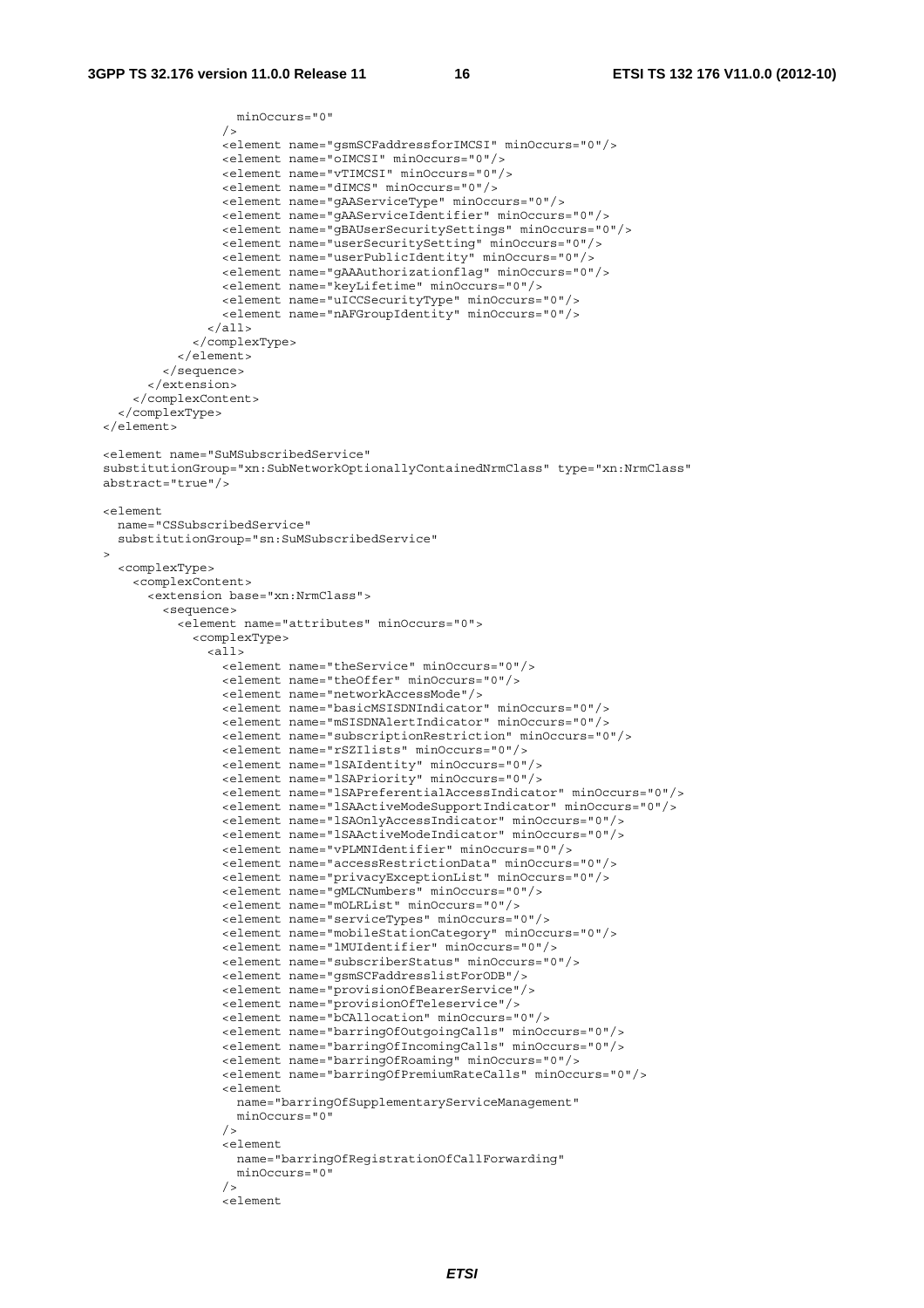$\rightarrow$ 

```
 name="barringOfInvocationOfCallTransfer" 
                    minOccurs="0" 
                  / <element 
                    name="operatorDeterminedBarringPLMNspecificData" 
                    minOccurs="0" 
 /> 
                   <element name="vGCSGroupMembershipList" minOccurs="0"/> 
                   <element name="vBSGroupMembershipList" minOccurs="0"/> 
                   <element 
                    name="broadcastCallInitiationAllowedList" 
                    minOccurs="0" 
                  / <element 
                    name="originatingCAMELSubscriptionInformationOCSI" 
                    minOccurs="0" 
 /> 
                   <element 
                    name="terminatingCAMELSubscriptionInformationTCSI" 
                    minOccurs="0" 
                  / <element 
                    name="vMSCTerminatingCAMELSubscriptionInformationVTCSI" 
                    minOccurs="0" 
 /> 
                   <element 
                    name="locationInformationSubscriberStateInformation" 
                    minOccurs="0" 
                  /\geq \alphalement
                    name="uSSDCAMELSubscriptionInformationUCSI" 
                    minOccurs="0" 
                  / <element name="sSInvocationNotificationSSCSI" minOccurs="0"/> 
                   <element 
                    name="translationInformationFlagTIFCSI" 
                    minOccurs="0" 
 /> 
                   <element 
                    name="dialledServiceCAMELSubscriptionInformationDCSI" 
                    minOccurs="0" 
                  / <element 
                    name="uSSDGeneralCAMELServiceInformationUGCSI" 
                    minOccurs="0" 
 /> 
                   <element 
                   name="shortMessageServiceCAMELSubscriptionInformationMOSMSCSI" 
                    minOccurs="0" 
                  / <element 
                  name="shortMessageServiceCAMELSubscriptionInformationMTSMSCSI" 
                    minOccurs="0" 
 /> 
                   <element 
                    name="mTSMSCSIVLRNegotiatedCAMELCapabilityHandling" 
                    minOccurs="0" 
 /> 
                   <element name="gsmSCFaddressforCSI" minOccurs="0"/> 
                   <element name="iSTAlertTimer" minOccurs="0"/> 
                   <element name="cSAllocationRetentionpriority" minOccurs="0"/> 
                   <element name="iCSIndicator" minOccurs="0"/> 
                   <element name="theCSSupplServiceForCSSS" type="xn:dnList"/> 
                \langleall\rangle </complexType> 
             </element> 
           </sequence> 
        </extension> 
      </complexContent> 
    </complexType> 
  </element> 
  <element 
    name="GPRSSubscribedService" 
    substitutionGroup="sn:SuMSubscribedService" 
    <complexType> 
      <complexContent>
```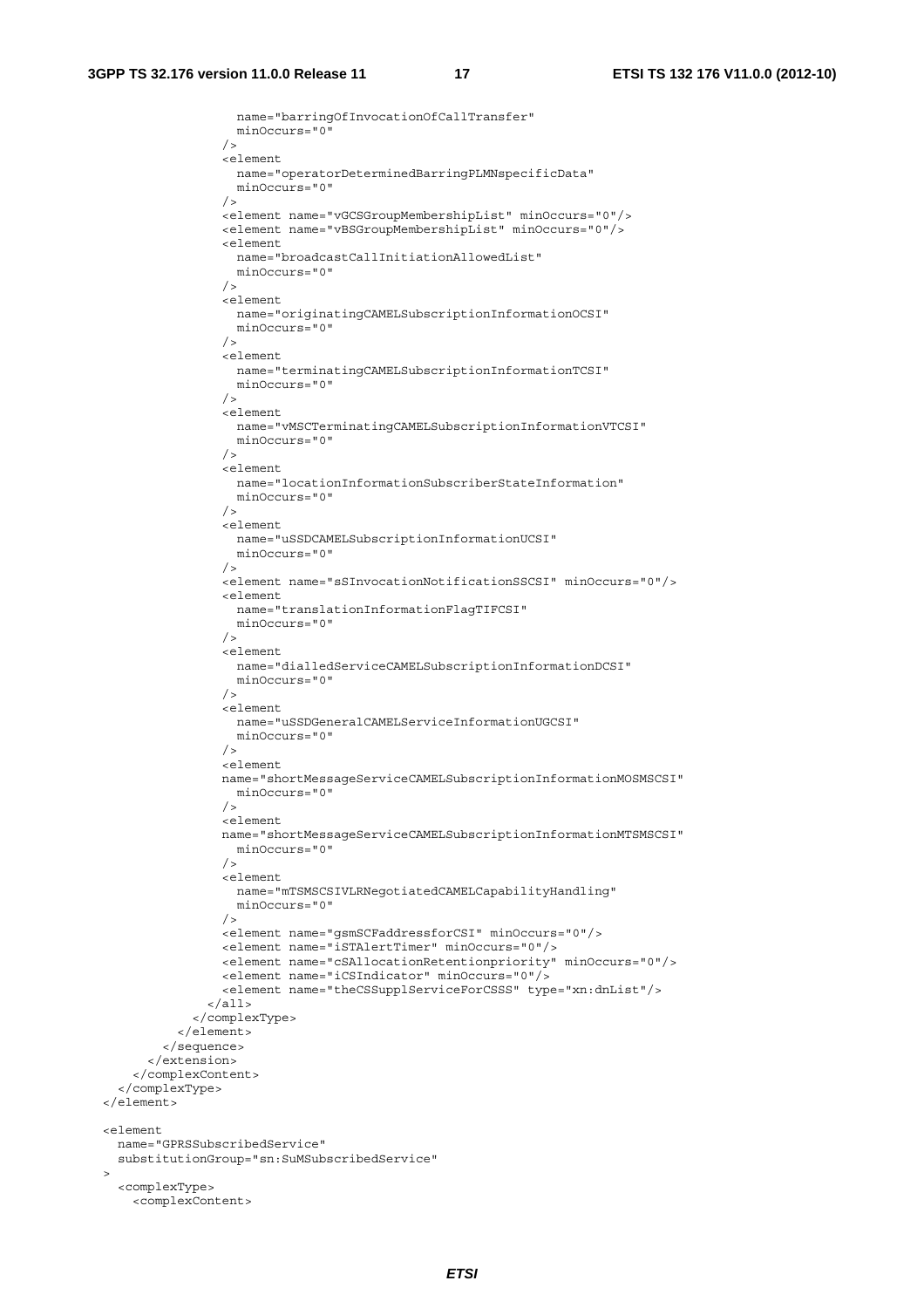```
 <extension base="xn:NrmClass"> 
           <sequence> 
             <element name="attributes" minOccurs="0"> 
               <complexType> 
                <all> <element name="theService" minOccurs="0"/> 
                   <element name="theOffer" minOccurs="0"/> 
                   <element name="networkAccessMode" minOccurs="0"/> 
                   <element name="basicMSISDNIndicator" minOccurs="0"/> 
                   <element name="mSISDNAlertIndicator" minOccurs="0"/> 
                   <element name="rSZIlists" minOccurs="0"/> 
                   <element name="lSAIdentity" minOccurs="0"/> 
                   <element name="lSAPriority" minOccurs="0"/> 
                   <element name="lSAPreferentialAccessIndicator" minOccurs="0"/> 
                   <element name="lSAActiveModeSupportIndicator" minOccurs="0"/> 
                   <element name="lSAOnlyAccessIndicator" minOccurs="0"/> 
                   <element name="lSAActiveModeIndicator" minOccurs="0"/> 
                   <element name="vPLMNIdentifier" minOccurs="0"/> 
                   <element name="accessRestrictionData" minOccurs="0"/> 
                   <element name="privacyExceptionList" minOccurs="0"/> 
                   <element name="gMLCNumbers" minOccurs="0"/> 
                   <element name="mOLRList" minOccurs="0"/> 
                   <element name="serviceTypes" minOccurs="0"/> 
                   <element name="gGSNNumber" minOccurs="0"/> 
                   <element name="provisionofTeleservice" minOccurs="0"/> 
                   <element name="subscriberStatus" minOccurs="0"/> 
                   <element name="transferofSMoption" minOccurs="0"/> 
                   <element 
                    name="barringofPacketOrientedServices" 
                    minOccurs="0" 
                  \frac{1}{2} <element name="pDPType" minOccurs="0"/> 
                   <element name="pDPAddress" minOccurs="0"/> 
                   <element name="accessPointName" minOccurs="0"/> 
                   <element name="vPLMNAddressAllowed" minOccurs="0"/> 
                   <element name="qualityofServiceSubscribed" minOccurs="0"/> 
                   <element 
                    name="pDPContextChargingCharacteristics" 
                    minOccurs="0" 
 /> 
                   <element 
                    name="gPRSCAMELSubscriptionInformationGPRSCSI" 
                    minOccurs="0" 
                  / <element 
                 name="mOShortMessageServiceCAMELSubscriptionInformationMOSMSCSI" 
                    minOccurs="0" 
 /> 
                   <element 
                 name="mTShortMessageServiceCAMELSubscriptionInformationMTSMSCSI" 
                    minOccurs="0" 
 /> 
                   <element 
                    name="mOSMSCSISGSNNegotiatedCAMELCapabilityHandling" 
                    minOccurs="0" 
                  / <element 
                    name="mTSMSCSISGSNNegotiatedCAMELCapabilityHandling" 
                    minOccurs="0" 
 /> 
                   <element 
                    name="mobilityManagementforGPRSeventnotificationMGCSI" 
                    minOccurs="0" 
 /> 
                   <element 
                    name="mGCSINegotiatedCAMELCapabilityHandling" 
                     minOccurs="0" 
                  / <element name="gsmSCFaddressforCSI" minOccurs="0"/> 
                   <element name="closedSubscriberGroupInformation" minOccurs="0"/> 
                   <element name="gSMSCFaddresslistForODB" minOccurs="0"/> 
                   <element name="barringOfOutgoingCalls" minOccurs="0"/> 
                   <element name="barringOfRoaming" minOccurs="0"/> 
                   <element name="operatorDeterminedBarringPLMNspecificData" minOccurs="0"/> 
                   <element name="sTNSR" minOccurs="0"/> 
                   <element name="iCSIndicator" minOccurs="0"/> 
                  \geqelement
                     name="subscribedChargingCharacteristics"
```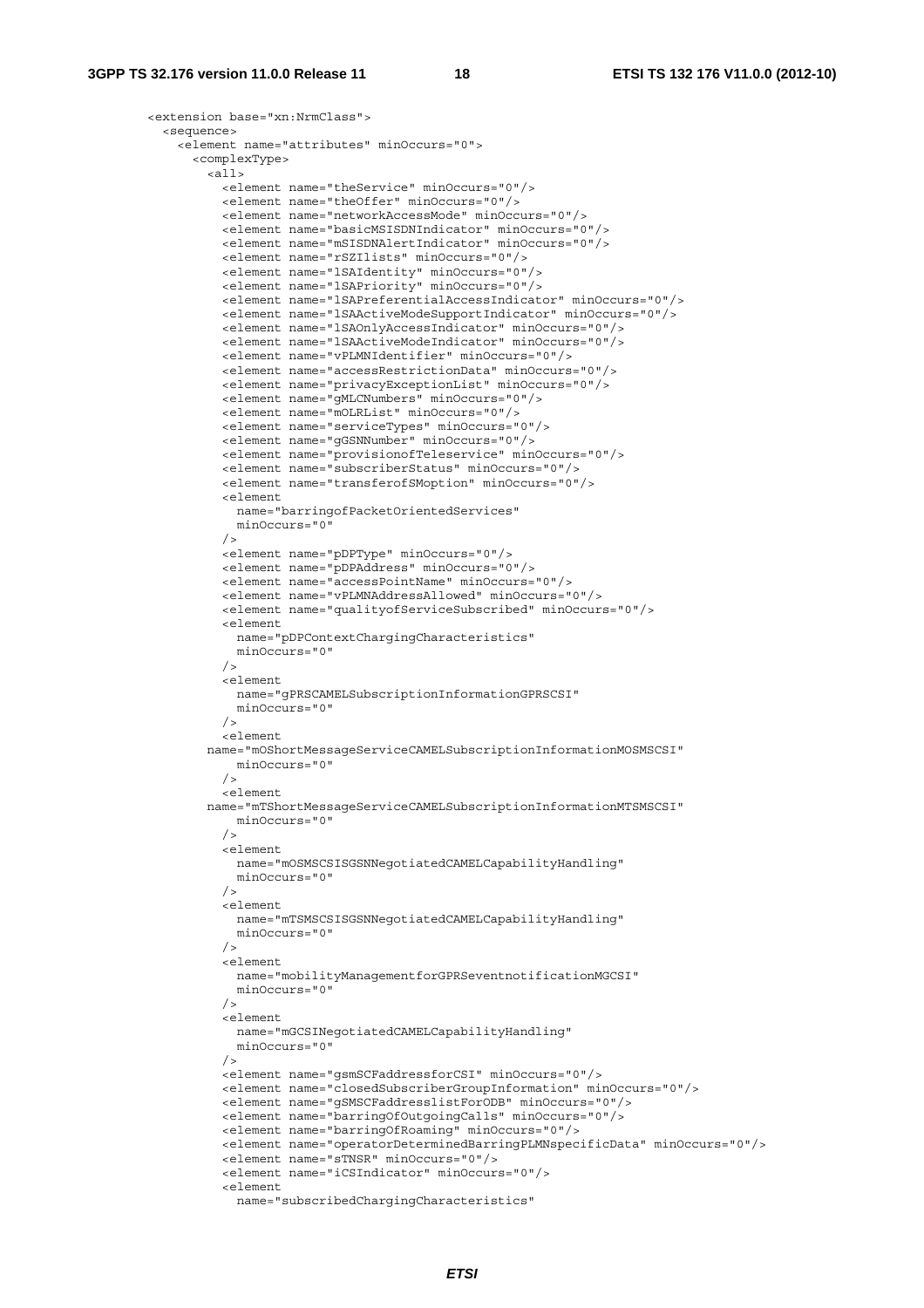```
 minOccurs="0" 
                  / <element 
                     name="listofauthorizedvisitednetworkidentifiers" 
                     minOccurs="0" 
 /> 
                   <element name="wLANUERemoteIPaddress" minOccurs="0"/> 
                  <element name="staticWLANUERemoteIPAddressList" minOccurs="0"/> 
                   <element name="w-APNBarringTypeList" minOccurs="0"/> 
                   <element name="w-APNChargingDataList" minOccurs="0"/> 
                   <element name="accessDependenceFlag" minOccurs="0"/> 
                   <element name="chargingData" minOccurs="0"/> 
                   <element name="chargingCharacteristics" minOccurs="0"/> 
                   <element name="primaryOCSChargingFunctionName" minOccurs="0"/> 
                   <element name="secondaryOCSChargingFunctionName" minOccurs="0"/> 
                   <element name="w-APNIdentifierList" minOccurs="0"/> 
 <element name="maxNumberAccessesList" minOccurs="0"/> 
 <element name="maxSubscribedBandwidth" minOccurs="0"/> 
                   <element name="subscribed3GPPWLANQoSProfile" minOccurs="0"/> 
                   <element 
                    name="primaryChargingCollectionFunctionName" 
                     minOccurs="0" 
                  / <element 
                     name="secondaryChargingCollectionFunctionName" 
                     minOccurs="0" 
 /> 
                  <element name="theGPRSSupplServiceForGPRSSS" type="xn:dnList"/> 
                 </all> 
               </complexType> 
             </element> 
           </sequence> 
         </extension> 
       </complexContent> 
     </complexType> 
   </element> 
<element name="EPSSubscribedService" substitutionGroup="sn:SuMSubscribedService"> 
     <complexType> 
       <complexContent> 
         <extension base="xn:NrmClass"> 
           <sequence> 
             <element name="attributes" minOccurs="0"> 
               <complexType> 
                \leqall\geq <element name="theService" minOccurs="0"/> 
                   <element name="theOffer" minOccurs="0"/> 
                   <element name="accessPointName" minOccurs="0"/> 
                   <element name="accessRestrictionData" minOccurs="0"/> 
                   <element name="aPNAMBR" minOccurs="0"/> 
                   <element name="barringofPacketOrientedServices" minOccurs="0"/> 
                   <element name="contextIdentifier" minOccurs="0"/> 
                   <element name="operatorDeterminedBarringPLMNspecificData" minOccurs="0"/> 
                   <element name="pDNAddress" minOccurs="0"/> 
                   <element name="rSZILists" minOccurs="0"/> 
                   <element name="sTNSR" minOccurs="0"/> 
                   <element name="subscribedChargingCharacteristics" minOccurs="0"/> 
                   <element name="subscriberStatus" minOccurs="0"/> 
                   <element name="networkAccessMode" minOccurs="0"/> 
                   <element name="barringOfOutgoingCalls" minOccurs="0"/> 
                   <element name="barringOfRoaming" minOccurs="0"/> 
                   <element name="privacyExceptionList" minOccurs="0"/> 
                   <element name="gMLCNumbers" minOccurs="0"/> 
                   <element name="mOLRList" minOccurs="0"/> 
                   <element name="serviceTypes" minOccurs="0"/> 
                   <element name="iCSIndicator" minOccurs="0"/> 
                   <element name="aPNOIReplacement" minOccurs="0"/> 
                   <element name="subscribedUEAMBR" minOccurs="0"/> 
                   <element name="aPNConfigurationProfile" minOccurs="0"/> 
                   <element name="rFSP" minOccurs="0"/> 
                   <element name="vPLMNAddressAllowed-EPS" minOccurs="0"/> 
                   <element name="pDNGWIdentity" minOccurs="0"/> 
                   <element name="ePSPDNConnectedChargingCharacteristics" minOccurs="0"/> 
                   <element name="pDNGWAllocationType" minOccurs="0"/> 
                   <element name="aPNLevelAPNOIReplacement" minOccurs="0"/> 
                   <element name="closedSubscriberUserGroupInformation" minOccurs="0"/> 
                   <element name="listofAuthorizedvisitednetowrkidentifiers" minOccurs="0"/> 
                   <element name="staticWLANUERemoteIPAddressList" minOccurs="0"/>
```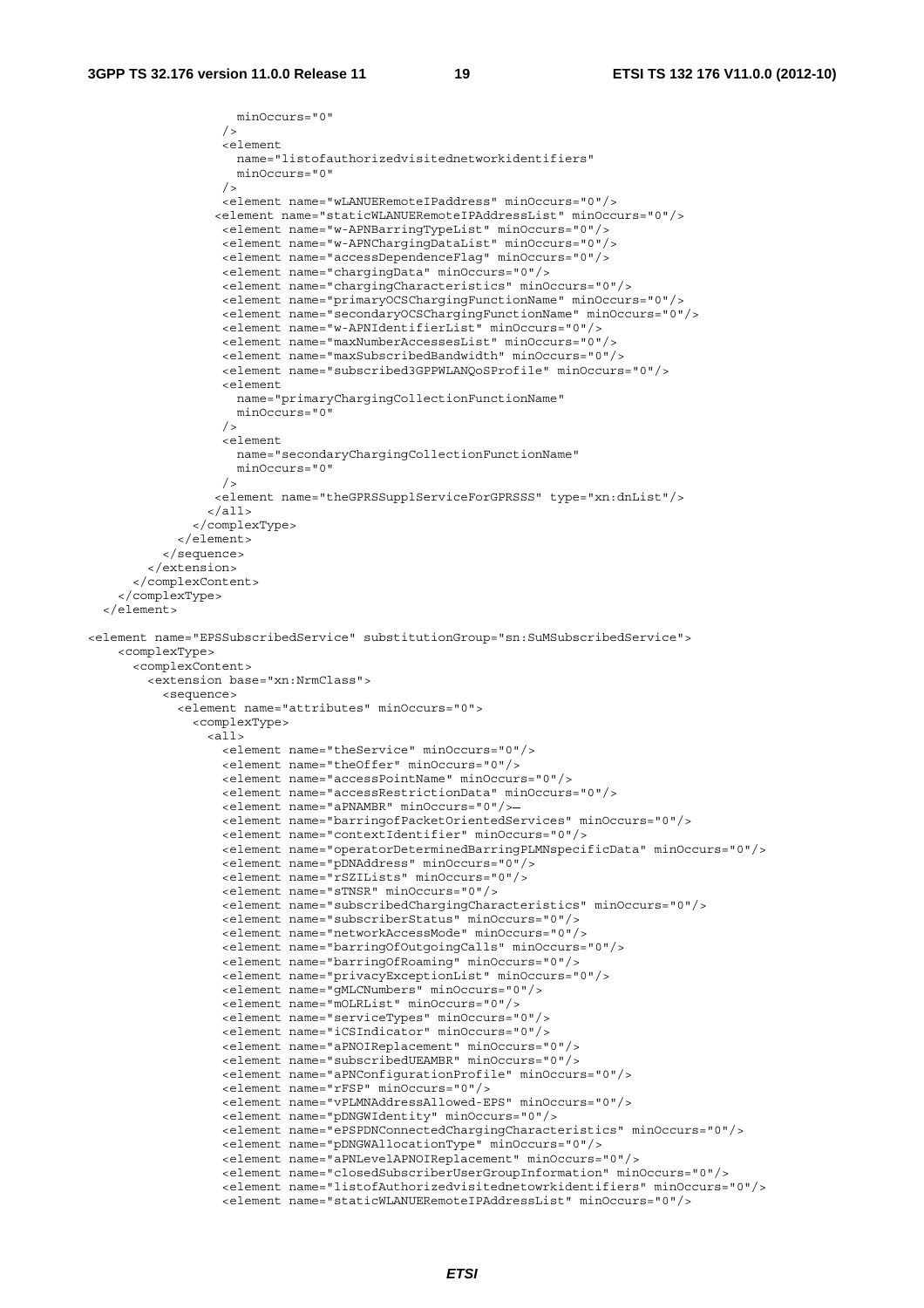```
 <element name="w-APONBarringTypeList" minOccurs="0"/> 
                   <element name="w-APNChargingDataList" minOccurs="0"/> 
                   <element name="wLANUERemoteIPAddress" minOccurs="0"/> 
                   <element name="accessDependenceFlag" minOccurs="0"/> 
                   <element name="chargingCharacteristics" minOccurs="0"/> 
                   <element name="primaryOCSChargingFunctionName" minOccurs="0"/> 
                   <element name="secondaryOCSChargingFunctionName" minOccurs="0"/> 
                   <element name="primaryChargingCollectionFunctionName" minOccurs="0"/> 
                   <element name="secondaryChargingCollectionFunctionName" minOccurs="0"/> 
                   <element name="w-APNIdentifierList" minOccurs="0"/> 
                   <element name="maxNumberAccessesList" minOccurs="0"/> 
                   <element name="maxSubscribedBandwidth" minOccurs="0"/> 
                   <element name="subscribed3GPPWLANQoSProfile" minOccurs="0"/> 
                   <element name="permanentUserIdentity" minOccurs="0"/> 
                   <element name="mIPSubscriberProfile" minOccurs="0"/> 
                \langleall\rangle </complexType> 
             </element> 
           </sequence> 
         </extension> 
       </complexContent> 
    </complexType> 
  </element> 
  <element 
    name="IMSSubscribedService" 
    substitutionGroup="sn:SuMSubscribedService" 
\rightarrow <complexType> 
       <complexContent> 
         <extension base="xn:NrmClass"> 
           <sequence> 
             <element name="attributes" minOccurs="0"> 
               <complexType> 
                 <all> 
                   <element name="theService" minOccurs="0"/> 
                   <element name="theOffer" minOccurs="0"/> 
                   <element name="listofauthorizedvisitednetworkidentifiers"/> 
                   <element name="registrationStatus"/> 
                   <element name="sCSCFName" minOccurs="0"/> 
                   <element name="diameterClientAddressofSCSCF" minOccurs="0"/> 
                   <element name="theServerCapabilities" type="xn:dn" minOccurs="0"/> 
                   <element 
                     name="subscribedMediaProfileIdentifier" 
                     minOccurs="0" 
                  / <element name="initialFilterCriteriaList" minOccurs="0"> 
              <complexType> 
             <sequence> 
               <element name="initialFilterCriteria" minOccurs="1" maxOccurs="unbounded"/> 
             </sequence> 
                     </complexType> 
                    </element> 
                   <element name="applicationServerInformation" minOccurs="0"/> 
                   <element name="serviceIndication" minOccurs="0"> 
              <complexType> 
             <sequence> 
               <element name="serviceIndication" minOccurs="1" maxOccurs="unbounded"/> 
             </sequence> 
                     </complexType> 
                    </element> 
                   <element 
                     name="primaryEventChargingFunctionName" 
                     minOccurs="0" 
                  / <element 
                     name="secondaryEventChargingFunctionName" 
                     minOccurs="0" 
 /> 
                   <element name="primaryChargingCollectionFunctionName"/> 
                   <element 
                     name="secondaryChargingCollectionFunctionName" 
                     minOccurs="0" 
 /> 
                   <element name="gsmSCFaddressforIMCSI" minOccurs="0"/> 
                   <element name="oIMCSI" minOccurs="0"/> 
                   <element name="vTIMCSI" minOccurs="0"/>
```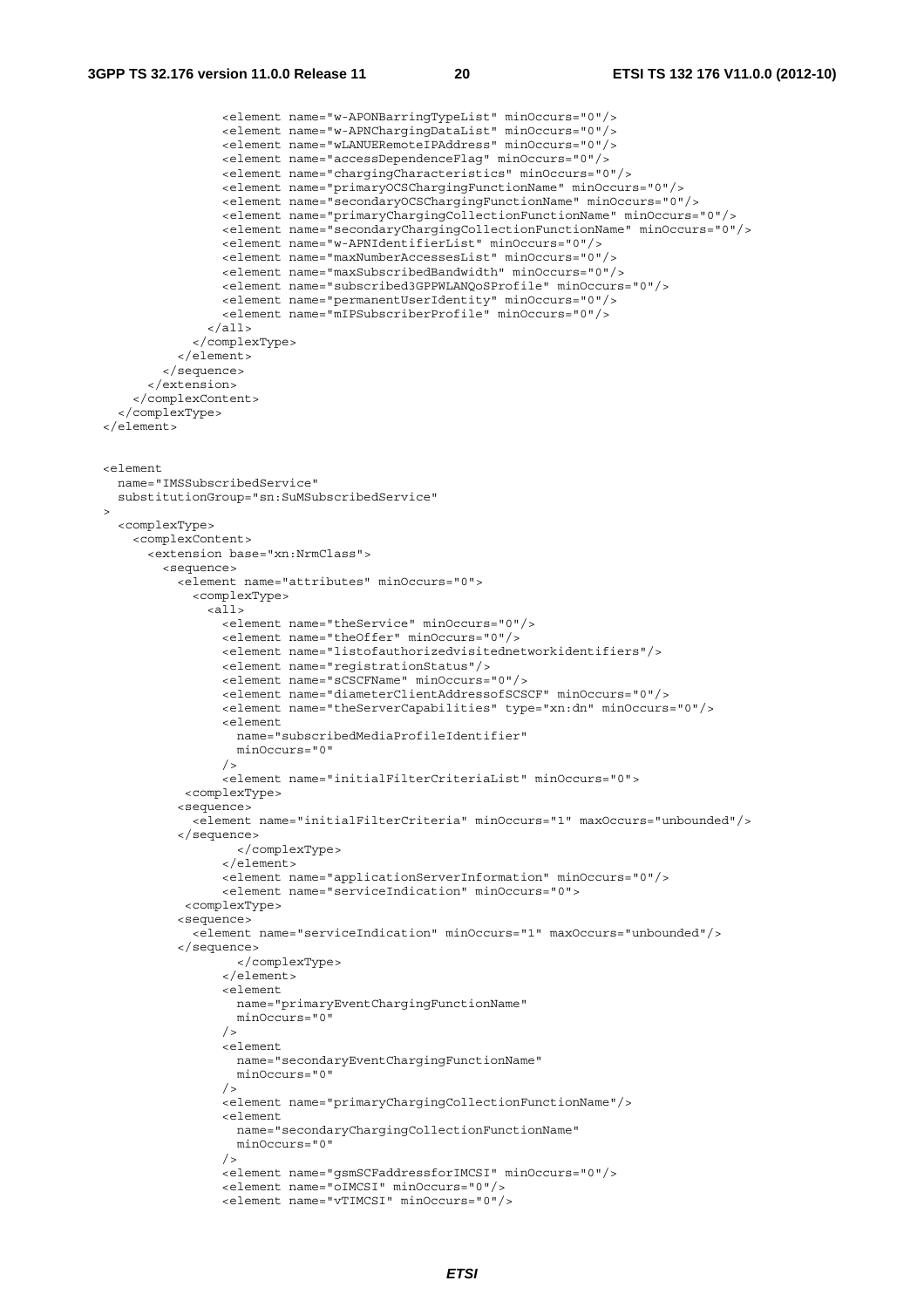```
 <element name="dIMCS" minOccurs="0"/> 
                    <element name="gAAServiceType" minOccurs="0"/> 
                    <element name="gAAServiceIdentifier" minOccurs="0"/> 
                    <element name="gBAUserSecuritySettings" minOccurs="0"/> 
                    <element name="userSecuritySetting" minOccurs="0"/> 
                    <element name="userPublicIdentity" minOccurs="0"/> 
                    <element name="gAAAuthorizationflag" minOccurs="0"/> 
                    <element name="keyLifetime" minOccurs="0"/> 
                    <element name="uICCSecurityType" minOccurs="0"/> 
                    <element name="nAFGroupIdentity" minOccurs="0"/> 
                  </all> 
               </complexType> 
             </element> 
           </sequence> 
         </extension> 
       </complexContent> 
     </complexType> 
  \epsilon/element>
   <element name="SuMServiceProfile" substitutionGroup="xn:SubNetworkOptionallyContainedNrmClass" 
type="xn:NrmClass" abstract="true"/> 
   <element 
    name="CSServiceProfile" 
     substitutionGroup="sn:SuMServiceProfile" 
\rightarrow <complexType> 
       <complexContent> 
         <extension base="sn:Common3GPPAccessServiceProfile"> 
          >sequence\sim <element name="attributes" minOccurs="0"> 
               <complexType> 
                 \overline{c} <element name="theSpecification" minOccurs="0"/> 
                    <element name="basicMSISDNIndicator" minOccurs="0"/> 
                    <element name="mSISDNAlertIndicator" minOccurs="0"/> 
                    <element name="vLRNumber"/> 
                    <element name="mSCNumber"/> 
                    <element name="subscriptionRestriction" minOccurs="0"/> 
                    <element name="mSCAreaRestrictedFlag"/> 
                    <element name="oDBinducedBarringData" minOccurs="0"/> 
                    <element name="roamingRestrictionDueToUnsupportedFeature"/> 
                    <element name="lSAIdentity" minOccurs="0"/> 
                    <element name="lSAPriority" minOccurs="0"/> 
                    <element name="lSAPreferentialAccessIndicator" minOccurs="0"/> 
                    <element name="lSAActiveModeSupportIndicator" minOccurs="0"/> 
                    <element name="lSAOnlyAccessIndicator" minOccurs="0"/> 
                    <element name="lSAActiveModeIndicator" minOccurs="0"/> 
                    <element name="vPLMNIdentifier" minOccurs="0"/> 
                    <element name="ageIndicator" minOccurs="0"/> 
                    <element name="lMSI"/> 
                    <element name="mobileStationCategory"/> 
                    <element name="lMUIdentifier" minOccurs="0"/> 
                    <element name="mNRRMSC"/> 
                    <element name="notificationToCSEFlagForODB" minOccurs="0"/> 
                    <element name="gsmSCFaddresslistForODB" minOccurs="0"/> 
                    <element name="messagesWaitingData" minOccurs="0"/> 
                    <element name="mobileStationNotReachableFlag" minOccurs="0"/> 
                    <element name="memoryCapacityExceededFlag"/> 
                    <element name="traceReference" minOccurs="0"/> 
                    <element name="traceType" minOccurs="0"/> 
                    <element name="operationsSystemsIdentity" minOccurs="0"/> 
                    <element name="hLRTraceType" minOccurs="0"/> 
                    <element name="mAPErrorOnTrace" minOccurs="0"/> 
                    <element name="traceActivatedInVLR" minOccurs="0"/> 
                    <element name="provisionOfBearerService"/> 
                    <element name="provisionOfTeleservice"/> 
                    <element name="bCAllocation" minOccurs="0"/> 
                    <element name="checkSSIndicator"/> 
                    <element name="mSPurgedForNonGPRSFlag"/> 
                    <element name="barringOfIncomingCalls" minOccurs="0"/> 
                    <element name="barringOfPremiumRateCalls" minOccurs="0"/> 
                    <element 
                     name="barringOfSupplementaryServiceManagement" 
                      minOccurs="0" 
                   /\geq \alphalement
                      name="barringOfRegistrationOfCallForwarding"
```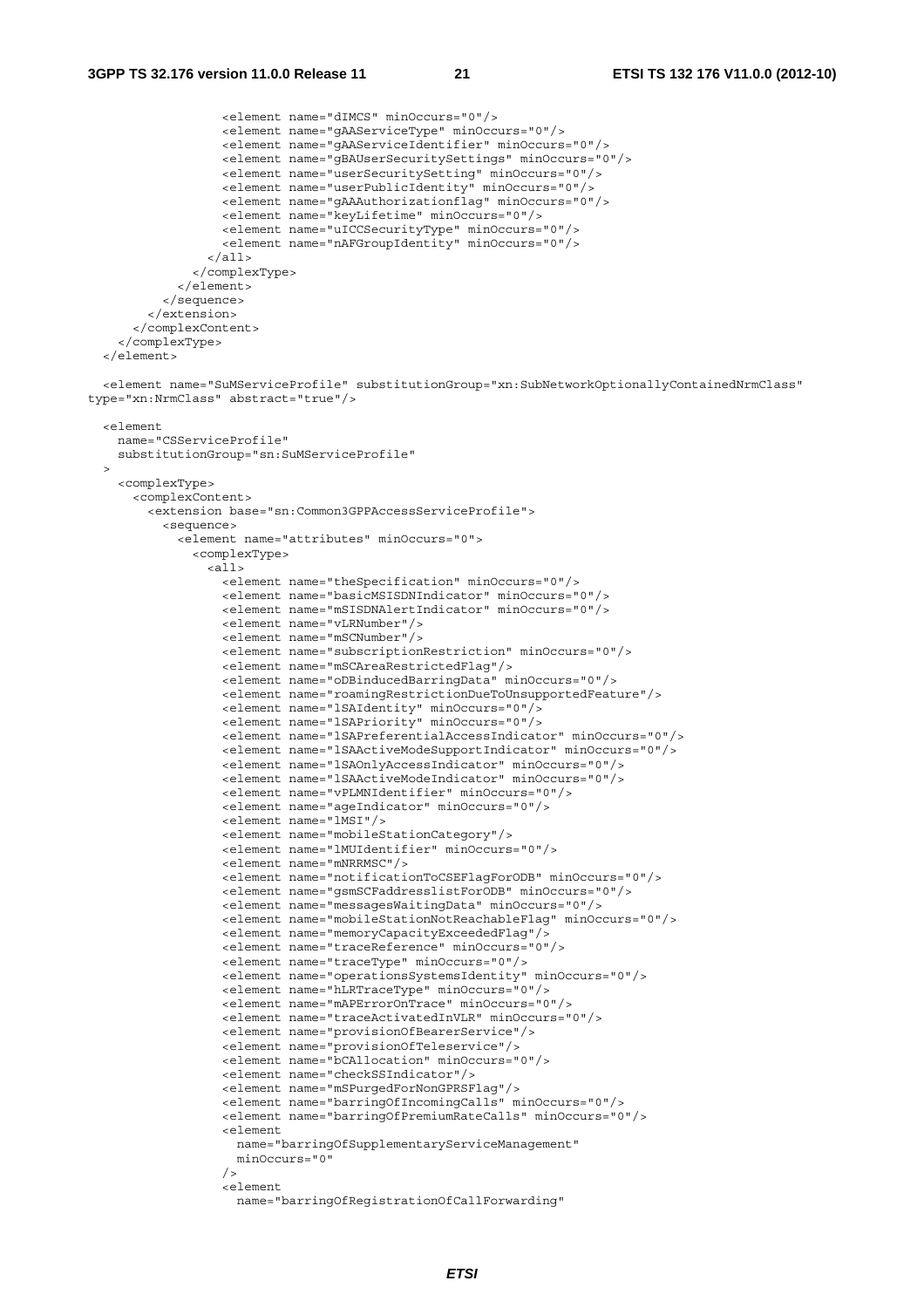minOccurs="0"

```
/ <element 
                    name="barringOfInvocationOfCallTransfer" 
                    minOccurs="0" 
 /> 
                  <element name="vGCSGroupMembershipList" minOccurs="0"/> 
                  <element name="vBSGroupMembershipList" minOccurs="0"/> 
                  <element 
                    name="broadcastCallInitiationAllowedList" 
                    minOccurs="0" 
 /> 
                  <element 
                    name="originatingCAMELSubscriptionInformationOCSI" 
                    minOccurs="0" 
                 / <element 
                    name="terminatingCAMELSubscriptionInformationTCSI" 
                    minOccurs="0" 
                 / <element 
                    name="vMSCTerminatingCAMELSubscriptionInformationVTCSI" 
                    minOccurs="0" 
                 / <element 
                    name="locationInformationSubscriberStateInformation" 
                    minOccurs="0" 
 /> 
                  <element 
                    name="uSSDCAMELSubscriptionInformationUCSI" 
                    minOccurs="0" 
                 / <element name="sSInvocationNotificationSSCSI" minOccurs="0"/> 
                  <element 
                    name="translationInformationFlagTIFCSI" 
                    minOccurs="0" 
                 / <element 
                    name="dialledServiceCAMELSubscriptionInformationDCSI" 
                    minOccurs="0" 
 /> 
                  <element 
                    name="uSSDGeneralCAMELServiceInformationUGCSI" 
                    minOccurs="0" 
                 / <element 
                    name="oCSINegotiatedCAMELCapabilityHandling" 
                    minOccurs="0" 
                 / <element 
                    name="sSCSINegotiatedCAMELCapabilityHandling" 
                    minOccurs="0" 
 /> 
                  <element 
                    name="vTCSINegotiatedCAMELCapabilityHandling" 
                    minOccurs="0" 
                  /> 
                  <element 
                  name="shortMessageServiceCAMELSubscriptionInformationMOSMSCSI" 
                    minOccurs="0" 
                 / <element 
                  name="shortMessageServiceCAMELSubscriptionInformationMTSMSCSI" 
                    minOccurs="0" 
 /> 
                  <element 
                    name="mOSMSCSIVLRNegotiatedCAMELCapabilityHandling" 
                    minOccurs="0" 
                 / <element 
                    name="mTSMSCSIVLRNegotiatedCAMELCapabilityHandling" 
                    minOccurs="0" 
                 / <element 
                    name="mCSINegotiatedCAMELCapabilityHandling" 
                    minOccurs="0" 
 /> 
                  <element name="vLRSupportedCAMELPhases" minOccurs="0"/>
```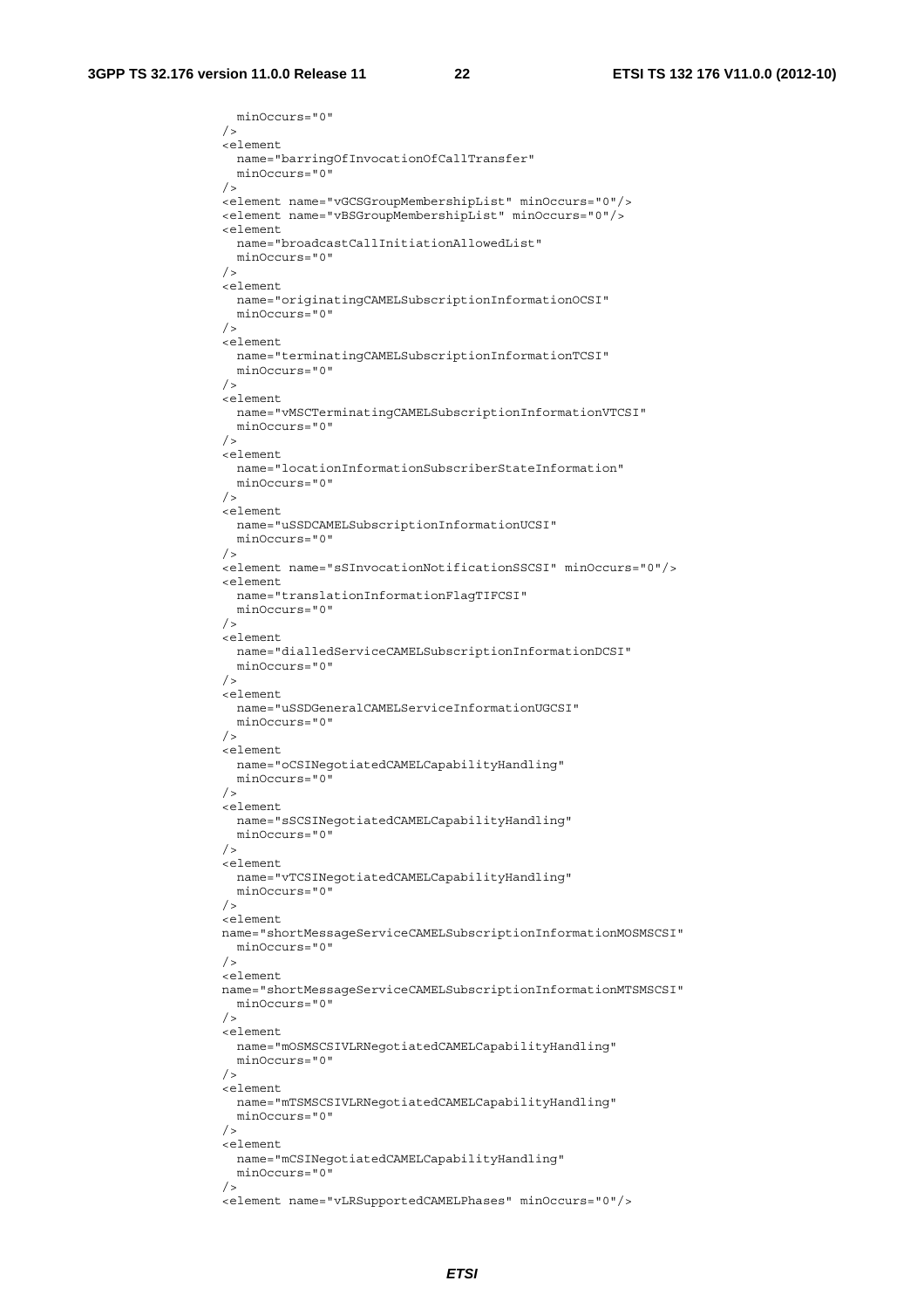<element name="gsmSCFaddressforCSI" minOccurs="0"/> <element name="vLROfferedCAMEL4CSIs" minOccurs="0"/> <element name="iSTAlertTimer" minOccurs="0"/> <element name="cSAllocationRetentionpriority" minOccurs="0"/> <element name="theCSSupplServiceForCSSP" type="xn:dnList"/>  $\langle$ all $\rangle$  </complexType> </element> </sequence> </extension> </complexContent> </complexType> </element> <element name="GPRSServiceProfile" substitutionGroup="sn:SuMServiceProfile"  $\rightarrow$  <complexType> <complexContent> <extension base="sn:PSCommonServiceProfile"> <sequence> <element name="attributes" minOccurs="0"> <complexType>  $\leq$  alls <element name="theSpecification" minOccurs="0"/> <element name="basicMSISDNIndicator" minOccurs="0"/> <element name="mSISDNAlertIndicator" minOccurs="0"/> <element name="vLRNumber" minOccurs="0"/> <element name="lSAIdentity" minOccurs="0"/> <element name="lSAPriority" minOccurs="0"/> <element name="lSAPreferentialAccessIndicator" minOccurs="0"/> <element name="lSAActiveModeSupportIndicator" minOccurs="0"/> <element name="lSAOnlyAccessIndicator" minOccurs="0"/> <element name="lSAActiveModeIndicator" minOccurs="0"/> <element name="vPLMNIdentifier" minOccurs="0"/> <element name="ageIndicator" minOccurs="0"/> <element name="sGSNNumber" minOccurs="0"/> <element name="gGSNNumber" minOccurs="0"/> <element name="mNRG" minOccurs="0"/> <element name="provisionofTeleservice" minOccurs="0"/> <element name="transferofSMoption" minOccurs="0"/> <element name="mSpurgedforGPRSflag" minOccurs="0"/> <element name="pDPType" minOccurs="0"/> <element name="pDPAddress" minOccurs="0"/> <element name="vPLMNAddressAllowed" minOccurs="0"/> <element name="gGSNlist" minOccurs="0"/> <element name="qualityofServiceSubscribed" minOccurs="0"/> <element name="pDPContextIdentifier" minOccurs="0"/> <element name="pDPContextChargingCharacteristics" minOccurs="0" /> <element name="gPRSCAMELSubscriptionInformationGPRSCSI" minOccurs="0" /> <element name="mOShortMessageServiceCAMELSubscriptionInformationMOSMSCSI" minOccurs="0"  $/$  <element name="mTShortMessageServiceCAMELSubscriptionInformationMTSMSCSI" minOccurs="0" /> <element name="mOSMSCSISGSNNegotiatedCAMELCapabilityHandling" minOccurs="0"  $/$  <element name="mTSMSCSISGSNNegotiatedCAMELCapabilityHandling" minOccurs="0"  $/$  <element name="mobilityManagementforGPRSeventnotificationMGCSI" minOccurs="0" /> <element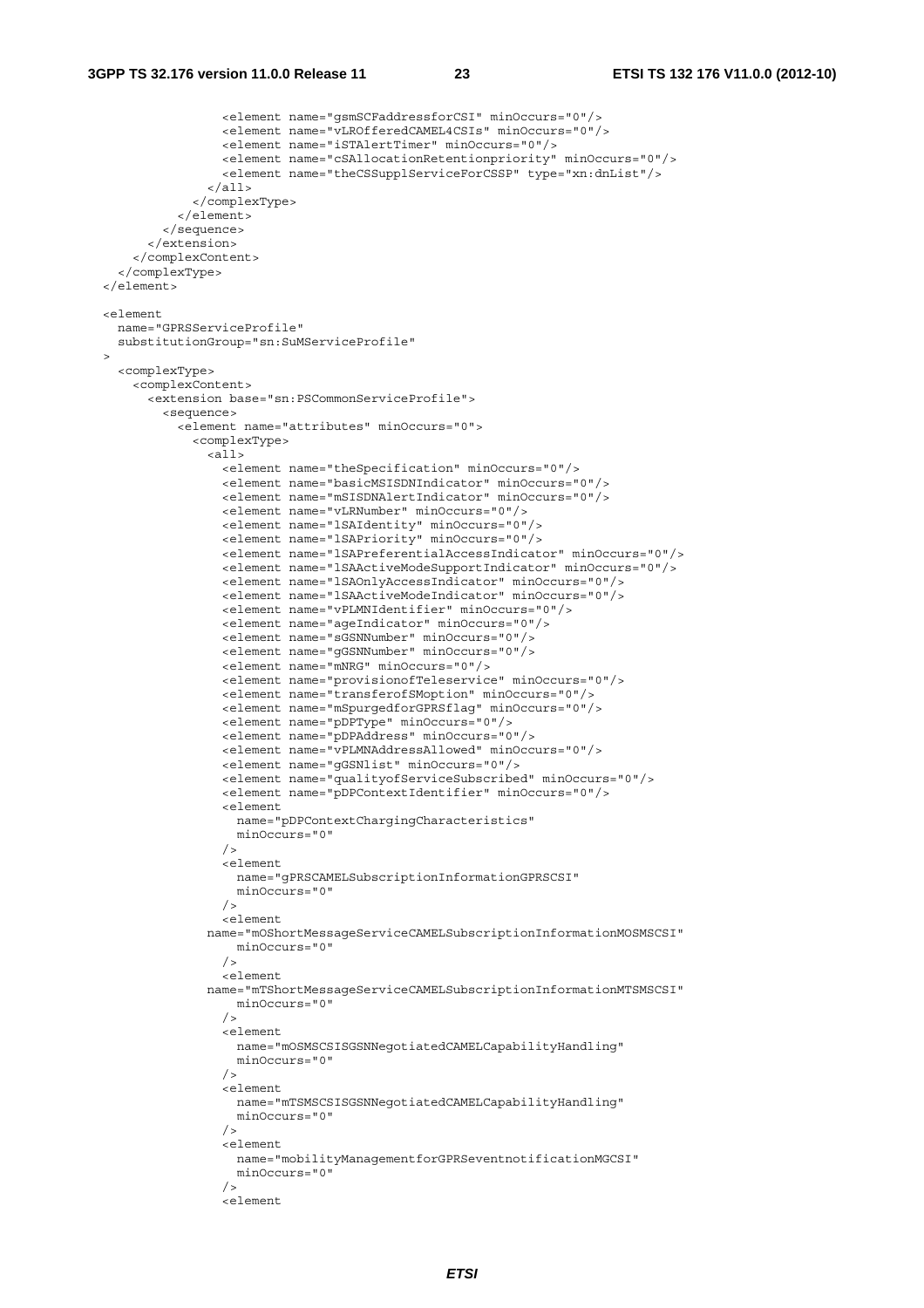```
 name="mGCSINegotiatedCAMELCapabilityHandling" 
                     minOccurs="0" 
 /> 
                   <element 
                     name="gPRSCSINegotiatedCAMELCapabilityHandling" 
                     minOccurs="0" 
 /> 
                   <element name="sGSNSupportedCAMELPhases" minOccurs="0"/> 
                   <element name="sGSNOfferedCAMEL4CSIs" minOccurs="0"/> 
                   <element name="gsmSCFaddressforCSI" minOccurs="0"/> 
                   <element name="gSMSCFaddresslistForODB" minOccurs="0"/> 
                   <element name="iPSMGWNumber" minOccurs="0"/> 
                   <element name="mNRR-SGSN" minOccurs="0"/> 
                   <element name="notificationToCSEFlagForODB" minOccurs="0"/> 
                   <element name="theGPRSSupplServiceForGPRSSP" type="xn:dnList"/> 
                \langleall\rangle </complexType> 
             </element> 
           </sequence> 
         </extension> 
       </complexContent> 
     </complexType> 
   </element> 
<element name="EPSServiceProfile" substitutionGroup="sn:SuMServiceProfile"> 
     <complexType> 
       <complexContent> 
         <extension base="sn:PSCommonServiceProfile"> 
           <sequence> 
             <element name="attributes" minOccurs="0"> 
               <complexType> 
                 <all> 
                   <element name="theSpecification" minOccurs="0"/> 
                   <element name="aPNAMBR" minOccurs="0"/> 
                   <element name="contextIdentifier" minOccurs="0"/> 
                   <element name="pDNAddress" minOccurs="0"/> 
                   <element name="aPNOIReplacement" minOccurs="0"/> 
                   <element name="subscribedUEAMBR" minOccurs="0"/> 
                   <element name="aPNConfigurationProfile" minOccurs="0"/> 
                   <element name="rFSP" minOccurs="0"/> 
                   <element name="pDNGWIdentity" minOccurs="0"/> 
                   <element name="ePSPDNConnectionChargingCharacteristics" minOccurs="0"/> 
                   <element name="pDNGWAllocationType" minOccurs="0"/> 
                   <element name="aPNLevelAPNOIReplacement" minOccurs="0"/> 
                   <element name="roamingRestrictionsDueToUnsupportedFeatureMME" minOccurs="0"/> 
                   <element name="roamingRestrictionsDueToUnsupportedFeatureSGSN" minOccurs="0"/> 
 <element name="mSPurgedForEPSFlag" minOccurs="0"/> 
 <element name="uRRPMME" minOccurs="0"/> 
                   <element name="mMEName" minOccurs="0"/> 
                   <element name="sGSNName" minOccurs="0"/> 
                   <element name="iWFNumber" minOccurs="0"/> 
                   <element name="sGSNAreaRestrictedFlag" minOccurs="0"/> 
                   <element name="permanentUserIdentity" minOccurs="0"/> 
                   <element name="vPLMNAddressAllowed-EPS" minOccurs="0"/> 
                   <element name="theOptHandover3GPP2Par" type="xn:dn"/> 
                   <element name="theNon3GPPAccessPar" type="xn:dn"/> 
                  \epsilon/all\epsilon </complexType> 
             </element> 
           </sequence> 
         </extension> 
       </complexContent> 
     </complexType> 
   </element> 
<element name="PSCommonServiceProfile" abstract="true" substitutionGroup="sn:SuMServiceProfile"> 
     <complexType> 
       <complexContent> 
         <extension base="sn:Common3GPPAccessServiceProfile"> 
           <sequence> 
             <element name="attributes" minOccurs="0"> 
               <complexType> 
                \alpha<sup>1</sup>
                   <element name="roamingRestrictedintheSGSNduetounsupportedfeature" minOccurs="0"/> 
                   <element name="barringofPacketOrientedServices" minOccurs="0"/> 
                   <element name="traceActivatedinSGSN" minOccurs="0"/> 
                   <element name="iPAddressOfTraceCollectionEntity" minOccurs="0"/> 
                   <element name="accessPointName" minOccurs="0"/> 
                   <element name="subscribedChargingCharacteristics" minOccurs="0"/>
```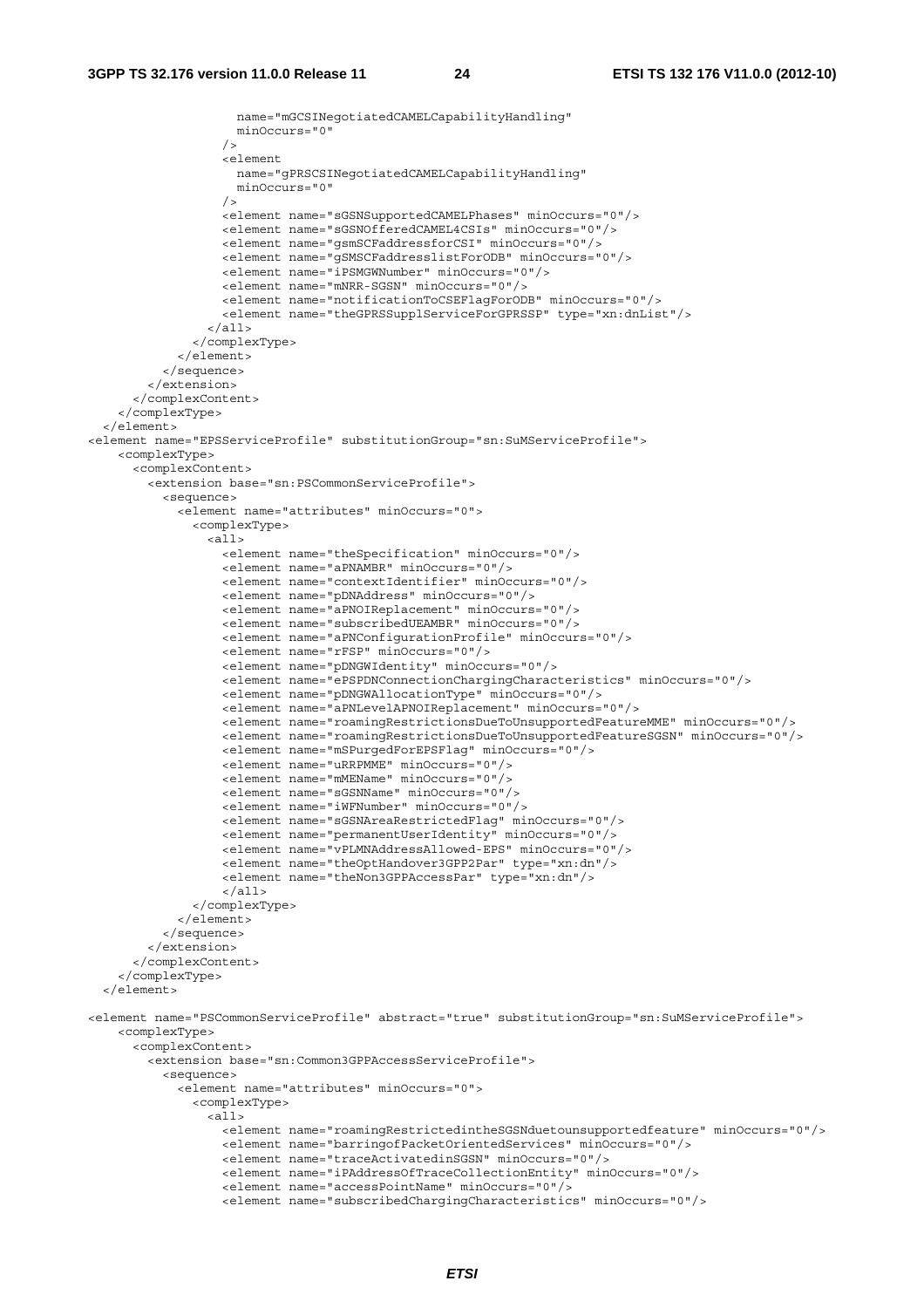```
 <element name="sTNSR" minOccurs="0"/> 
                    <element name="closedSubscriberGroupInformation" minOccurs="0"/> 
                    <element name="theIWANPar" type="xn:dn" minOccurs="0"/> 
                 \langleall\rangle </complexType> 
              </element> 
           </sequence> 
         </extension> 
       </complexContent> 
     </complexType> 
   </element> 
<element name="Common3GPPAccessServiceProfile" abstract="true" 
substitutionGroup="sn:SuMServiceProfile"> 
     <complexType> 
       <complexContent> 
         <extension base="sn:SuMServiceProfile"> 
           <sequence> 
              <element name="attributes" minOccurs="0"> 
                <complexType> 
                 \overline{c}all\overline{c} <element name="rSZILists" minOccurs="0"/> 
                    <element name="accessRestrictionData" minOccurs="0" /> 
                    <element name="subscriberStatus" minOccurs="0"/> 
                    <element name="barringOfOutgoingCalls" minOccurs="0"/> 
                    <element name="barringOfRoaming" minOccurs="0"/> 
                    <element name="operatorDeterminedBarringPLMNspecificData" minOccurs="0"/> 
                    <element name="traceReference2" minOccurs="0"/> 
                    <element name="traceDepth" minOccurs="0"/> 
                    <element name="listOfNETypestoTrace" minOccurs="0"/> 
                    <element name="triggeringEvents" minOccurs="0"/> 
                    <element name="listOfInterfacesToTrace" minOccurs="0"/> 
                    <element name="privacyExceptionList" minOccurs="0"/> 
                    <element name="gMLCNumbers" minOccurs="0"/> 
                    <element name="iCSIndicator" minOccurs="0"/> 
                    <element name="mOLRList" minOccurs="0"/> 
                    <element name="serviceTypes" minOccurs="0"/> 
                    <element name="networkAccessMode" minOccurs="0"/> 
                 \langleall\rangle </complexType> 
              </element> 
           </sequence> 
         </extension> 
       </complexContent> 
     </complexType> 
   </element> 
<element name="IWANParameters" substitutionGroup="xn:SubNetworkOptionallyContainedNrmClass"> 
     <complexType> 
       <complexContent> 
         <extension base="xn:NrmClass"> 
           <sequence> 
              <element name="attributes" minOccurs="0"> 
                <complexType> 
                 \overline{c} <element name="w-APN" minOccurs="0"/> 
                    <element name="listofauthorizedvisitednetworkidentifiers" minOccurs="0"/> 
                    <element name="threeGPPAAAServerName" minOccurs="0" /> 
                    <element name="threeGPPAAAProxyName" minOccurs="0"/> 
                    <element name="wLANUERemoteIPaddress" minOccurs="0"/> 
                    <element name="statisWLANUERemoteIPAddressList" minOccurs="0"/> 
                    <element name="w-APNBarringTypeList" minOccurs="0"/> 
                    <element name="w-APNChargingDataList" minOccurs="0"/> 
                    <element name="accessDependenceFlag" minOccurs="0"/> 
                    <element name="i-WLANAccessType" minOccurs="0"/> 
                    <element name="wLANIdentifierList" minOccurs="0"/> 
                    <element name="maxNumberAccessesList" minOccurs="0"/> 
                    <element name="maxSubscribedBandwidth" minOccurs="0"/> 
                    <element name="subscribed3GPPWLANQoSProfile" minOccurs="0"/> 
                    <element name="chargingChracteristics" minOccurs="0"/> 
                    <element name=" primaryOCSChargingFunctionName" minOccurs="0"/> 
                    <element name="secondaryOCSChargingFunctionName" minOccurs="0"/> 
                    <element name="primaryChargingCollectionFunctionName" minOccurs="0"/> 
                    <element name="secondaryChargingCollectionFunctionName" minOccurs="0"/> 
                    <element name="userStatus" minOccurs="0"/> 
                 \epsilon/all> </complexType> 
              </element>
```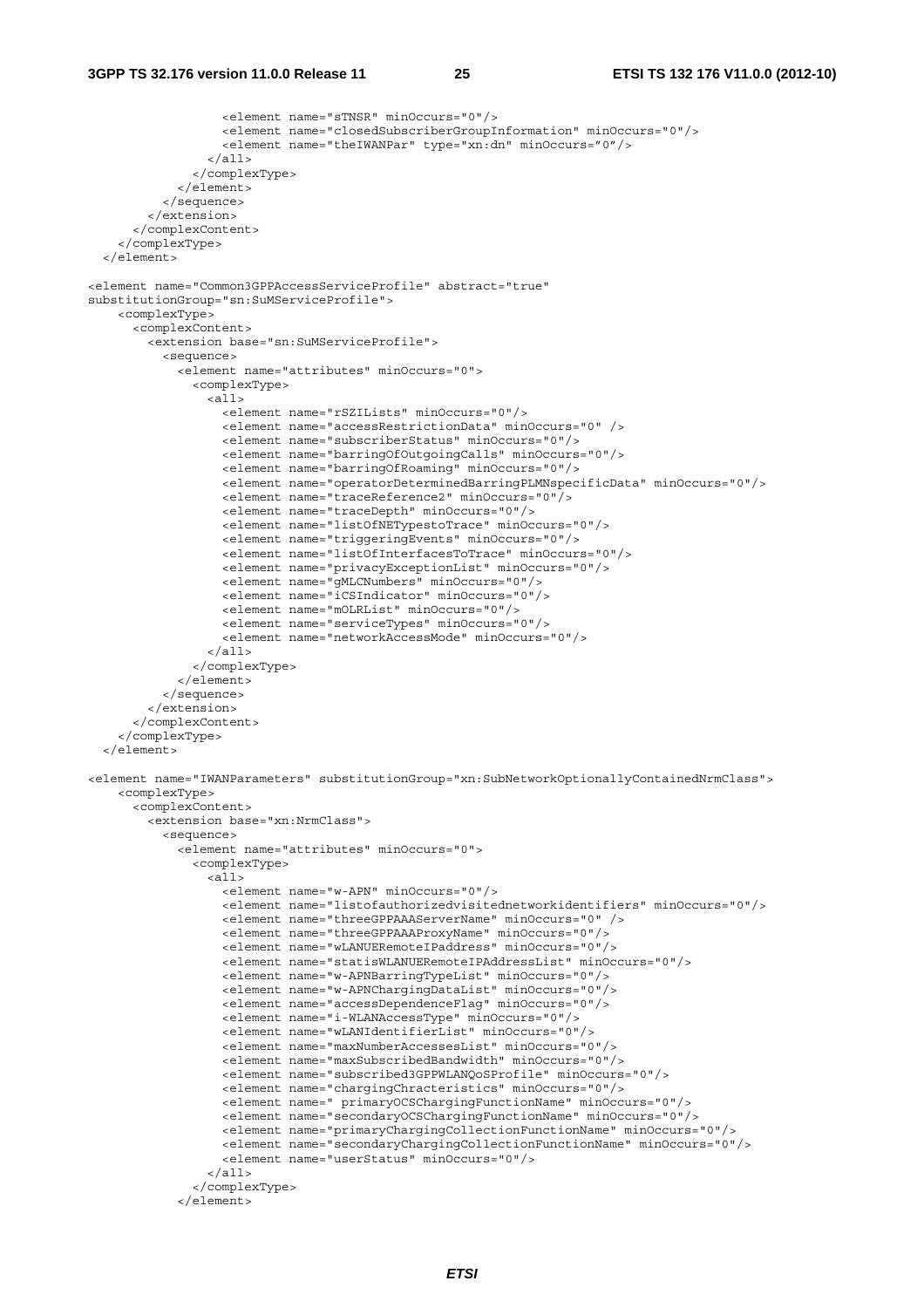```
 </sequence> 
         </extension> 
       </complexContent> 
     </complexType> 
   </element> 
<element name="OptHandover3GPP2Parameters" 
substitutionGroup="xn:SubNetworkOptionallyContainedNrmClass"> 
     <complexType> 
       <complexContent> 
         <extension base="xn:NrmClass"> 
           <sequence> 
              <element name="attributes" minOccurs="0"> 
                <complexType> 
                 <sub>all></sub></sub>
                    <element name="rATType" minOccurs="0"/> 
                  </all> 
                </complexType> 
              </element> 
            </sequence> 
         </extension> 
       </complexContent> 
     </complexType> 
   </element> 
<element name="Non3GPPAccessParameters" 
substitutionGroup="xn:SubNetworkOptionallyContainedNrmClass"> 
     <complexType> 
       <complexContent> 
         <extension base="xn:NrmClass"> 
           <sequence> 
              <element name="attributes" minOccurs="0"> 
                <complexType> 
                  <all> 
                    <element name="rATType" minOccurs="0"/> 
                    <element name="visitedNetworkIdentifier" minOccurs="0"/> 
                    <element name="mIPSubscriberProfile" minOccurs="0"/> 
                    <element name="permanentUserIdentity" minOccurs="0"/> 
                 \langleall> </complexType> 
              </element> 
           </sequence> 
         </extension> 
       </complexContent> 
     </complexType> 
   </element> 
   <element 
     name="IMSServiceProfile" 
     substitutionGroup="sn:SuMServiceProfile" 
  \rightarrow <complexType> 
       <complexContent> 
         <extension base="xn:NrmClass"> 
           <sequence> 
              <element name="attributes" minOccurs="0"> 
                <complexType> 
                  <all> 
                    <element name="theSpecification" minOccurs="0"/> 
                    <element name="listofauthorizedvisitednetworkidentifiers"/> 
                    <element name="registrationStatus"/> 
                    <element name="sCSCFName" minOccurs="0"/> 
                    <element name="diameterClientAddressofSCSCF" minOccurs="0"/> 
                    <element name="theServerCapabilities" type="xn:dn" minOccurs="0"/> 
                    <element 
                      name="subscribedMediaProfileIdentifier" 
                       minOccurs="0" 
                   / <element name="initialFilterCriteriaList" minOccurs="0"> 
               <complexType> 
              <sequence> 
                <element name="initialFilterCriteria" minOccurs="1" maxOccurs="unbounded"/> 
              </sequence> 
                       </complexType> 
                     </element> 
                    <element name="applicationServerInformation" minOccurs="0"/> 
                    <element name="serviceIndicationList" minOccurs="0"> 
               <complexType>
```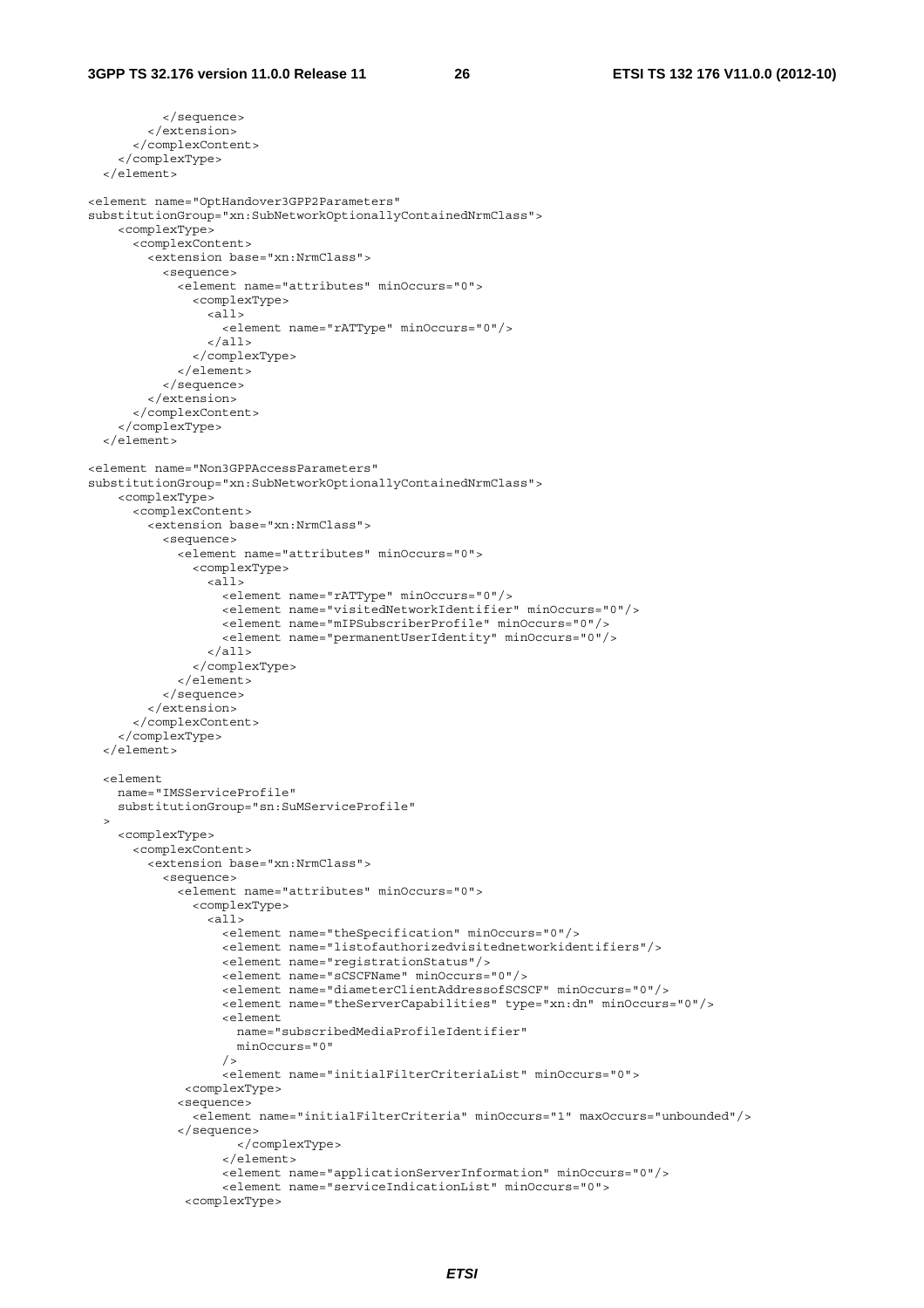```
 <sequence> 
                <element name="serviceIndication" minOccurs="1" maxOccurs="unbounded"/> 
              </sequence> 
                      </complexType> 
                    </element> 
                    <element 
                      name="primaryEventChargingFunctionName" 
                      minOccurs="0" 
                   / <element 
                      name="secondaryEventChargingFunctionName" 
                      minOccurs="0" 
                   / <element name="primaryChargingCollectionFunctionName"/> 
                    <element 
                     name="secondaryChargingCollectionFunctionName" 
                      minOccurs="0" 
                   / <element name="gsmSCFaddressforIMCSI" minOccurs="0"/> 
                    <element name="iMSSFaddressforIMCSI" minOccurs="0"/> 
                    <element name="oIMCSI" minOccurs="0"/> 
                    <element name="vTIMCSI" minOccurs="0"/> 
                    <element name="dIMCS" minOccurs="0"/> 
                    <element name="gAAServiceType" minOccurs="0"/> 
                    <element name="gAAServiceIdentifier" minOccurs="0"/> 
                    <element name="gBAUserSecuritySettings" minOccurs="0"/> 
                    <element name="userSecuritySetting" minOccurs="0"/> 
                    <element name="userPublicIdentity" minOccurs="0"/> 
                    <element name="gAAAuthorizationflag" minOccurs="0"/> 
                    <element name="keyLifetime" minOccurs="0"/> 
                    <element name="uICCSecurityType" minOccurs="0"/> 
                    <element name="nAFGroupIdentity" minOccurs="0"/> 
                    <element name="thePublicId" type="xn:dnList"/> 
                 \langleall> </complexType> 
              </element> 
           </sequence> 
         </extension> 
       </complexContent> 
     </complexType> 
   </element> 
   <complexType name="IMSPublicIdentificationType"> 
     <complexContent> 
       <extension base="sn:SuMIdentityType"> 
    <all> 
      <element name="publicUserIdentity" type="string" minOccurs="0"/> 
      <element name="barringIndication" type="sn:binEnum" minOccurs="0"/> 
    </all> 
       </extension> 
     </complexContent> 
   </complexType> 
  <element name="IMSPublicIdentification" type="sn:IMSPublicIdentificationType" 
substitutionGroup="sn:SuMIdentity"/> 
   <simpleType name="binEnum"> 
     <restriction base="string"> 
       <enumeration value="FALSE"/> 
       <enumeration value="TRUE"/> 
     </restriction> 
  </simpleType> 
   <simpleType name="multinumberingMSISDNIndicator"> 
     <restriction base="string"> 
       <enumeration value="BASIC"/> 
       <enumeration value="ALERT"/> 
     </restriction> 
  </simpleType> 
   <complexType name="multinumberingMSISDNList"> 
     <sequence minOccurs="0" maxOccurs="unbounded"> 
       <element name="mSISDN" type="string"/> 
       <element name="indicator" type="sn:multinumberingMSISDNIndicator"/> 
     </sequence> 
  </complexType>
```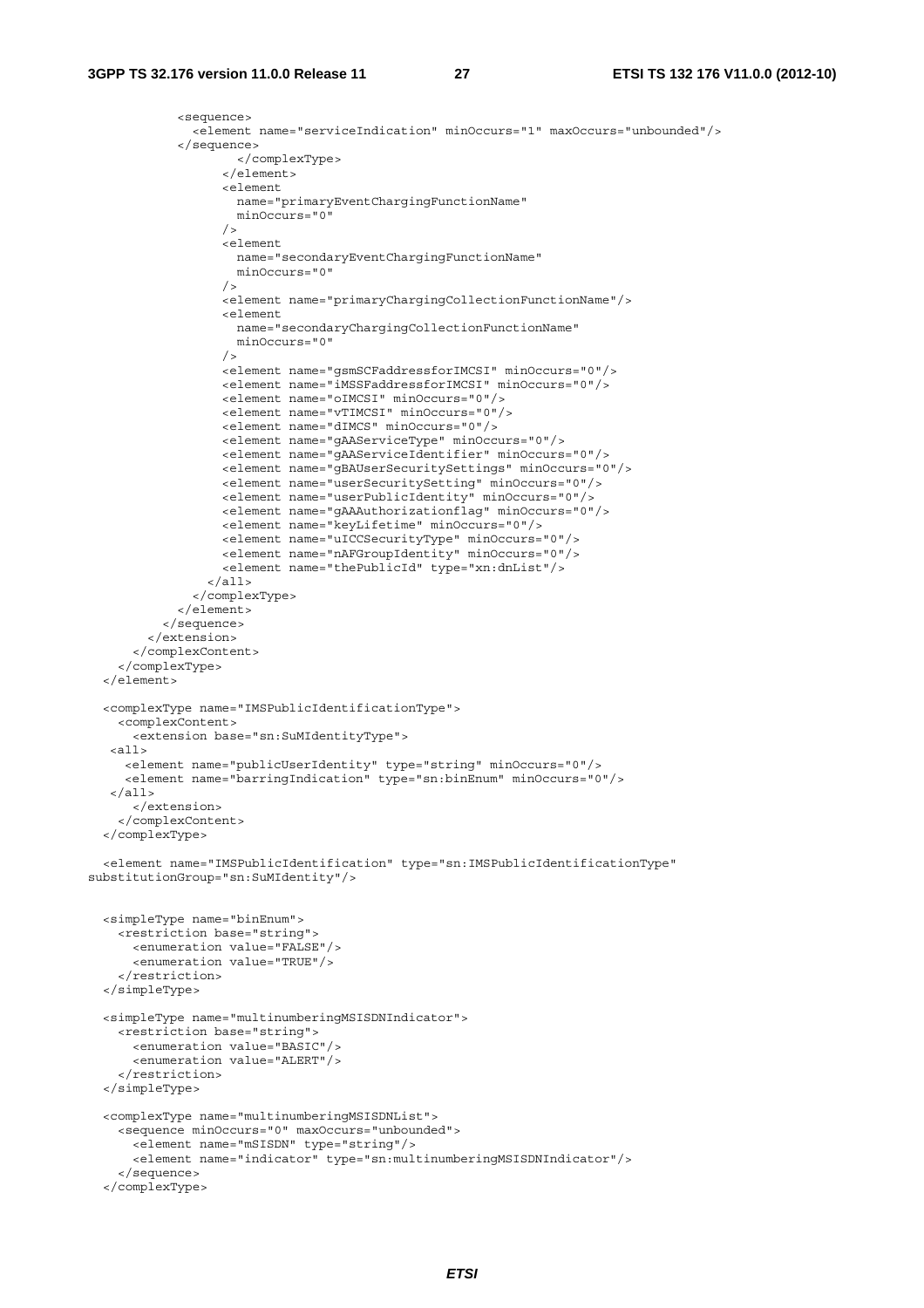```
 <complexType name="ServerCapabilitiesType"> 
     <complexContent> 
       <extension base="sn:SuMServiceParameterType"> 
         <all> 
           <element name="serverCapabilities"/> 
         </all> 
       </extension> 
     </complexContent> 
   </complexType> 
   <element name="ServerCapabilities" type="sn:ServerCapabilitiesType" 
substitutionGroup="sn:SuMServiceParameter"/> 
   <complexType name="SuMIdentityType"> 
    <complexContent> 
      <restriction base="xn:NrmClass"/> 
     </complexContent> 
   </complexType> 
   <complexType name="SuMServiceParameterType"> 
    <complexContent> 
       <restriction base="xn:NrmClass"/> 
     </complexContent> 
   </complexType> 
  <element name="SuMIdentity" type="sn:SuMIdentityType" 
substitutionGroup="xn:SubNetworkOptionallyContainedNrmClass" abstract="true"/> 
  <element name="SuMServiceParameter" type="sn:SuMServiceParameterType" 
substitutionGroup="xn:SubNetworkOptionallyContainedNrmClass" abstract="true"/>
```
</schema>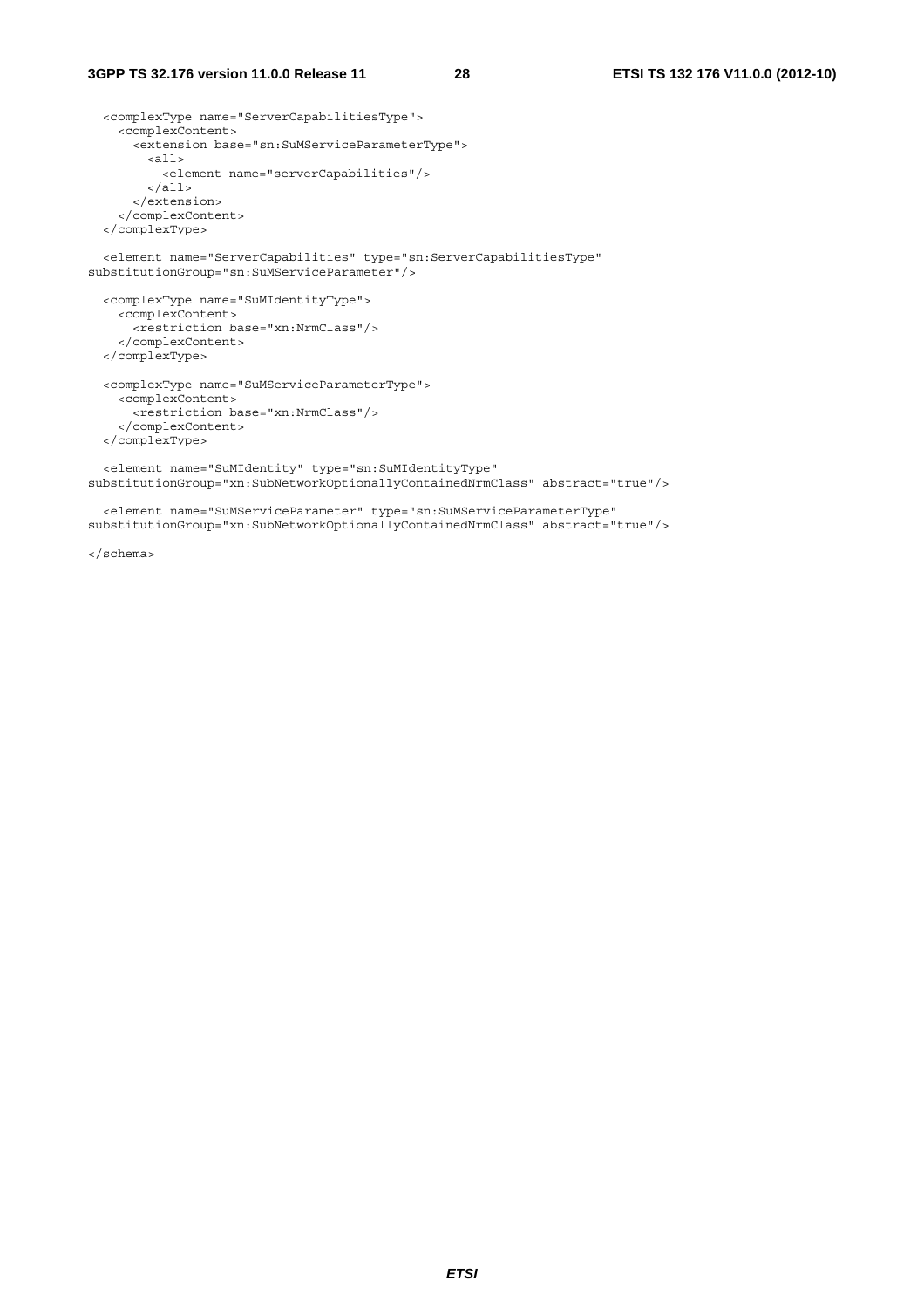# Annex B (informative): Change history

| <b>Change history</b> |  |                |           |    |                                                                                                                                                            |                                                           |       |               |
|-----------------------|--|----------------|-----------|----|------------------------------------------------------------------------------------------------------------------------------------------------------------|-----------------------------------------------------------|-------|---------------|
| Date                  |  | TSG # TSG Doc. | <b>CR</b> |    | <b>Rev Subject/Comment</b>                                                                                                                                 | Cat                                                       | Old   | <b>New</b>    |
| 05-2010   SA-48   SP- |  | 100270         |           |    | Presentation to SA for information and approval                                                                                                            |                                                           | --    | 1.0.0         |
| 06-2010 SA-48 --      |  |                | $- -$     | Щ. | Publication                                                                                                                                                |                                                           | 1.0.0 | 10.0.0        |
| 09-2010 SA-49 SP-     |  | 100489         | $001$ --  |    | Correct the support qualifier in XML definition to be aligned with IS                                                                                      | F                                                         |       | 10.0.0 10.1.0 |
| 09-2010 SA-49 SP-     |  | 100494         | $002$ --  |    | Modifications to Packet Access Service Parameters and Modeling                                                                                             | C                                                         |       | 10.0.0 10.1.0 |
| 09-2010 SA-49 SP-     |  | 100494         | $003$ --  |    | Aligning with the SuM NRM IRP IS - removing some SuM IOCs from Itf-<br>N                                                                                   | C                                                         |       | 10.0.0 10.1.0 |
| 12-2010 SA-50 SP-     |  | 100833         | $004$ --  |    | Correcting the IOC PSSubscribedService name in XML definition - Align<br>with 32.172 IS                                                                    | IF                                                        |       | 10.1.0 10.2.0 |
| 12-2010   SA-50   SP- |  | 100755         | $006$ --  |    | Correcting faults in schema definition                                                                                                                     | F                                                         |       | 10.1.0 10.2.0 |
| 12-2010   SA-50   SP- |  | 100755         | $007 -$   |    | Add the missing MobileUserData attribute in SuMSubscriberProfile -<br>Align with 32.172 SuM NRM IS                                                         | F                                                         |       | 10.1.0 10.2.0 |
| 03-2011 SA-51         |  | SP-<br>110104  | $008$ 1   |    | Improve Subscription Management (SuM) Network Resource Model<br>(NRM) Integration Reference Point (IRP) access service modelling -<br>Align with 32.172 IS | C                                                         |       | 10.2.0 10.3.0 |
| 2012-09               |  |                |           |    |                                                                                                                                                            | Update 10.3.0 11.0.0<br>to Rel-<br>11<br>version<br>(MCC) |       |               |